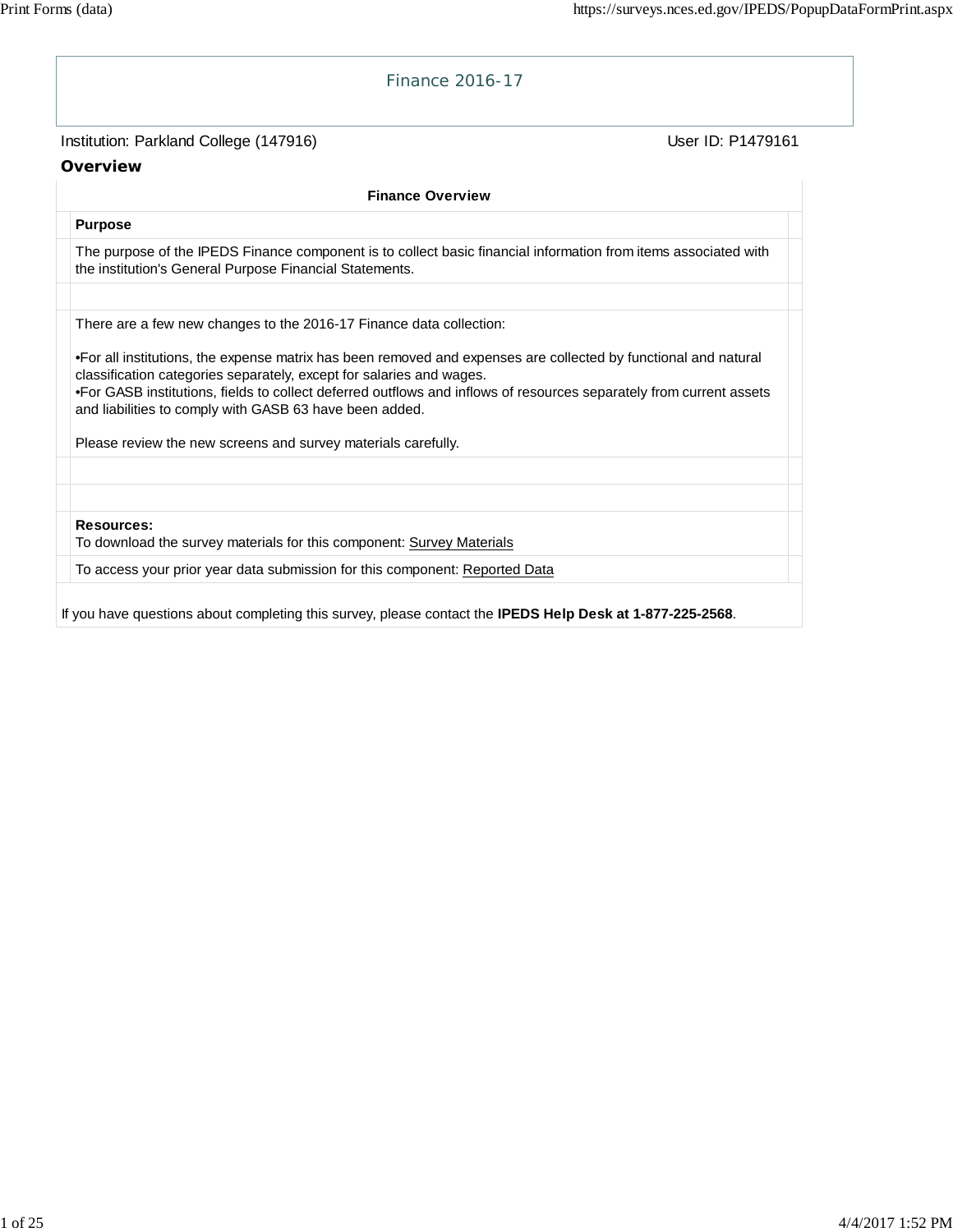#### **Finance - Public institutions**

#### Reporting Standard

**Please indicate which reporting standards are used to prepare your financial statements:** GASB (Governmental Accounting Standards Board), using standards of GASB 34 & 35 **O** | FASB (Financial Accounting Standards Board)

**Please consult your business officer for the correct response before saving this screen.** Your response to this question will determine the forms you will receive for reporting finance data.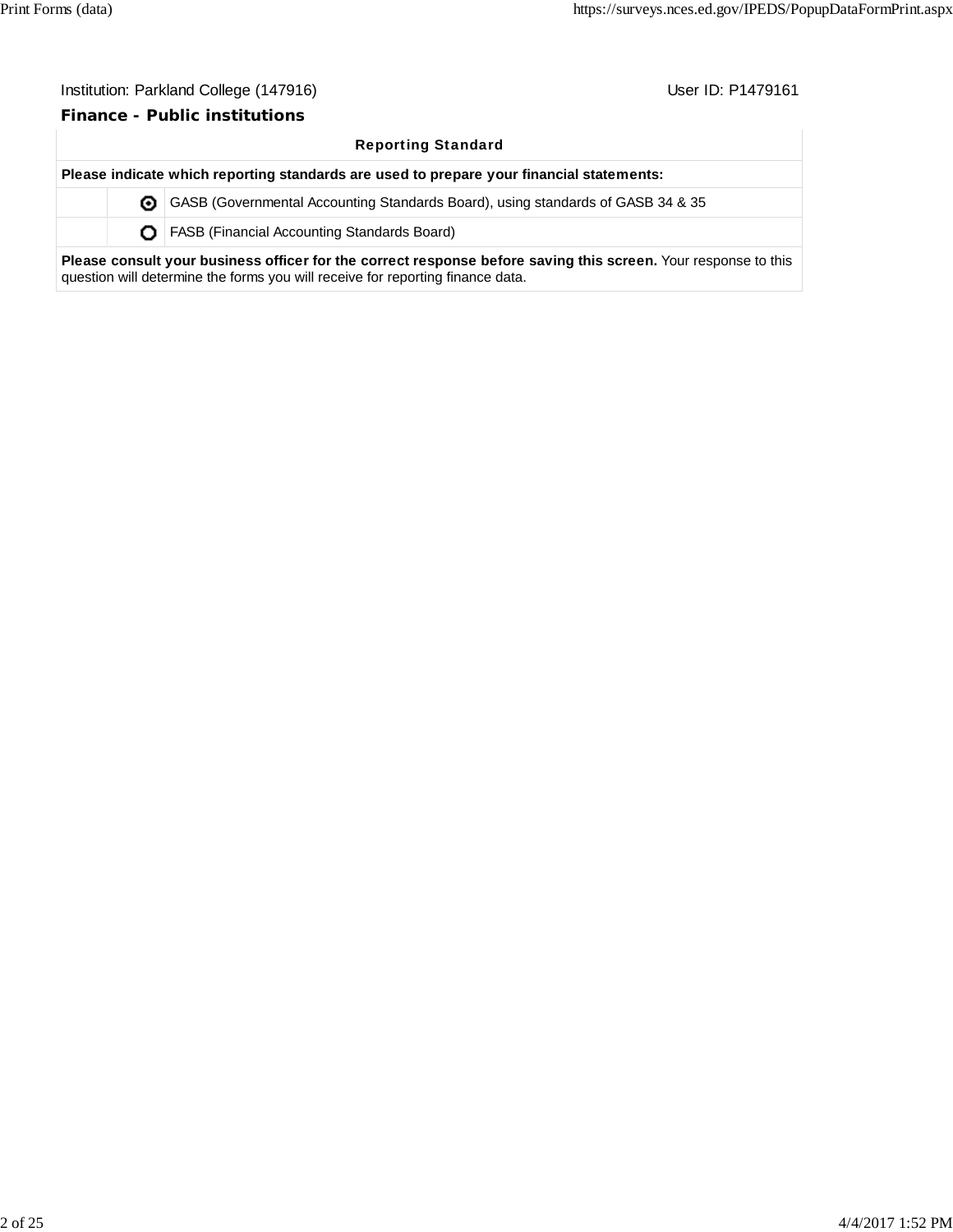## **Finance - Public institutions**

|            |                            | гшансе - гарнс шэшчионз                                                                                                                                                                                                                                                                    |   |                                                 |                                                   |                |                                         |      |  |
|------------|----------------------------|--------------------------------------------------------------------------------------------------------------------------------------------------------------------------------------------------------------------------------------------------------------------------------------------|---|-------------------------------------------------|---------------------------------------------------|----------------|-----------------------------------------|------|--|
|            |                            |                                                                                                                                                                                                                                                                                            |   |                                                 | <b>General Information</b>                        |                |                                         |      |  |
|            |                            |                                                                                                                                                                                                                                                                                            |   |                                                 | <b>GASB-Reporting Institutions (aligned form)</b> |                |                                         |      |  |
|            |                            | To the extent possible, the finance data requested in this report should be provided from your institution's audited<br>General Purpose Financial Statements (GPFS). Please refer to the instructions specific to each screen of the survey<br>for details and references.                 |   |                                                 |                                                   |                |                                         |      |  |
|            |                            | 1. Fiscal Year Calendar                                                                                                                                                                                                                                                                    |   |                                                 |                                                   |                |                                         |      |  |
|            |                            | This report covers financial activities for the 12-month fiscal year: (The fiscal year reported should be the most<br>recent fiscal year ending before October 1, 2016.)                                                                                                                   |   |                                                 |                                                   |                |                                         |      |  |
|            |                            | Beginning: month/year (MMYYYY)                                                                                                                                                                                                                                                             |   |                                                 | Month:                                            | $\overline{7}$ | Year:                                   | 2015 |  |
|            |                            | And ending: month/year (MMYYYY)                                                                                                                                                                                                                                                            |   |                                                 | Month:                                            | 6              | Year:                                   | 2016 |  |
|            | 2. Audit Opinion           |                                                                                                                                                                                                                                                                                            |   |                                                 |                                                   |                |                                         |      |  |
|            |                            | Did your institution receive an unqualified opinion on its General Purpose Financial Statements from your auditor for<br>the fiscal year noted above? (If your institution is audited only in combination with another entity, answer this question<br>based on the audit of that entity.) |   |                                                 |                                                   |                |                                         |      |  |
|            | ⊙                          | Unqualified                                                                                                                                                                                                                                                                                | О | <b>Q</b> Qualified<br>(Explain in<br>box below) |                                                   | Ω              | Don't know<br>(Explain in<br>box below) |      |  |
|            | 3. Reporting Model         | GASB Statement No. 34 offers three alternative reporting models for special-purpose governments like colleges and<br>universities. Which model is used by your institution?                                                                                                                |   |                                                 |                                                   |                |                                         |      |  |
|            | o                          | <b>Business Type Activities</b>                                                                                                                                                                                                                                                            |   |                                                 |                                                   |                |                                         |      |  |
|            | О                          | Governmental Activities                                                                                                                                                                                                                                                                    |   |                                                 |                                                   |                |                                         |      |  |
|            | ◉                          | Governmental Activities with Business-Type Activities                                                                                                                                                                                                                                      |   |                                                 |                                                   |                |                                         |      |  |
|            |                            | 4. Intercollegiate Athletics<br>If your institution participates in intercollegiate athletics, are the expenses accounted for as auxiliary enterprises or<br>treated as student services?                                                                                                  |   |                                                 |                                                   |                |                                         |      |  |
|            | ◉                          | Auxiliary enterprises                                                                                                                                                                                                                                                                      |   |                                                 |                                                   |                |                                         |      |  |
|            | О                          | <b>Student services</b>                                                                                                                                                                                                                                                                    |   |                                                 |                                                   |                |                                         |      |  |
|            |                            | Does not participate in intercollegiate athletics                                                                                                                                                                                                                                          |   |                                                 |                                                   |                |                                         |      |  |
|            | Ο                          | Other (specify in box below)                                                                                                                                                                                                                                                               |   |                                                 |                                                   |                |                                         |      |  |
|            | <b>5. Endowment Assets</b> | Does this institution or any of its foundations or other affiliated organizations own endowment assets ?                                                                                                                                                                                   |   |                                                 |                                                   |                |                                         |      |  |
|            | o                          | No                                                                                                                                                                                                                                                                                         |   |                                                 |                                                   |                |                                         |      |  |
|            | ⊙                          | Yes - (report endowment assets)                                                                                                                                                                                                                                                            |   |                                                 |                                                   |                |                                         |      |  |
| 6. Pension |                            | Does your institution include pension liabilities, expenses, and/or deferrals for one or more defined benefit pension<br>plans in its General Purpose Financial Statements?                                                                                                                |   |                                                 |                                                   |                |                                         |      |  |
|            |                            | No                                                                                                                                                                                                                                                                                         |   |                                                 |                                                   |                |                                         |      |  |
|            | ⊙                          | <b>EX</b> Yes                                                                                                                                                                                                                                                                              |   |                                                 |                                                   |                |                                         |      |  |
|            |                            |                                                                                                                                                                                                                                                                                            |   |                                                 |                                                   |                |                                         |      |  |

**You may use the space below to** provide context **for the data you've reported above.**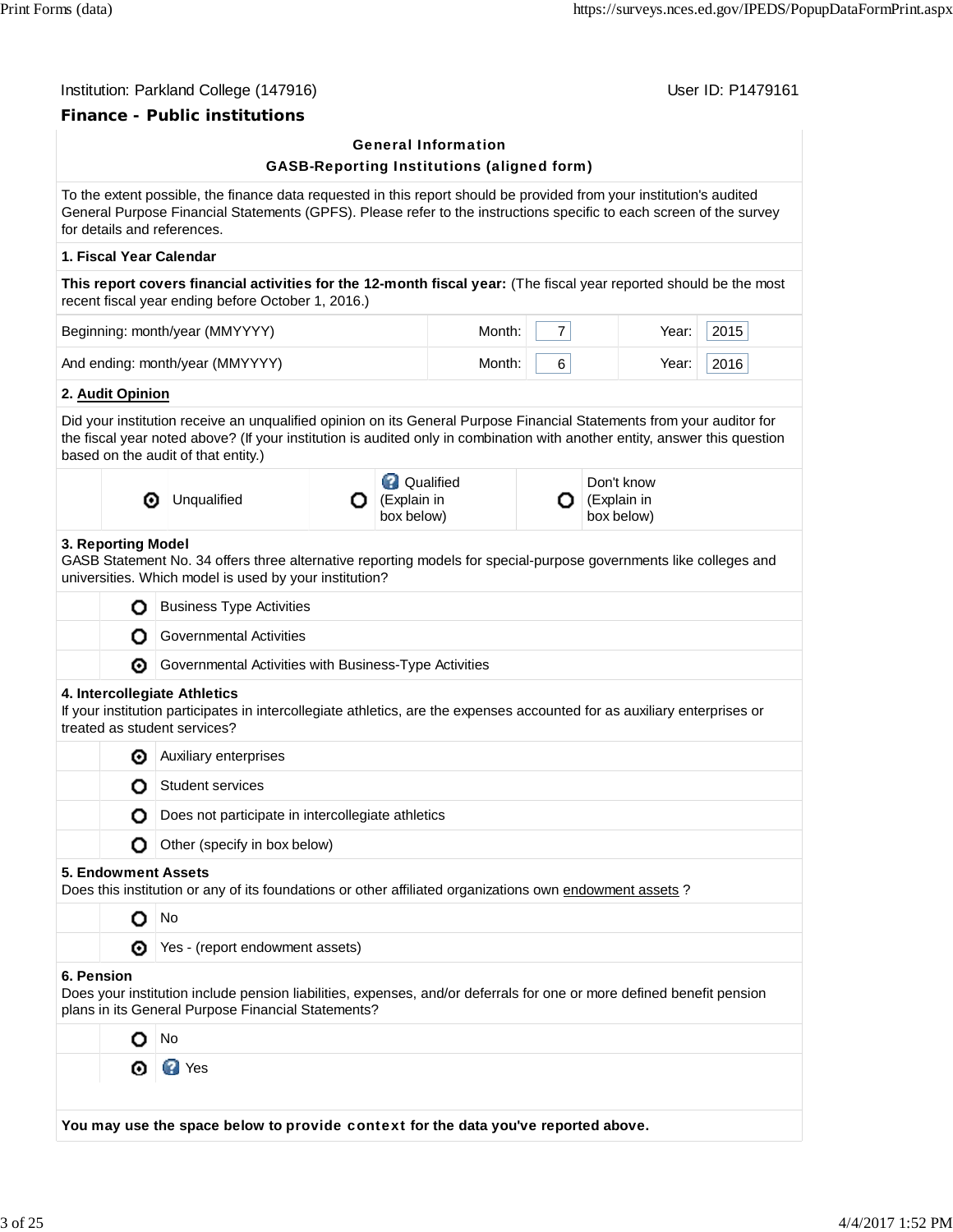```
All unfunded pension is State of illinois responsibilty.
```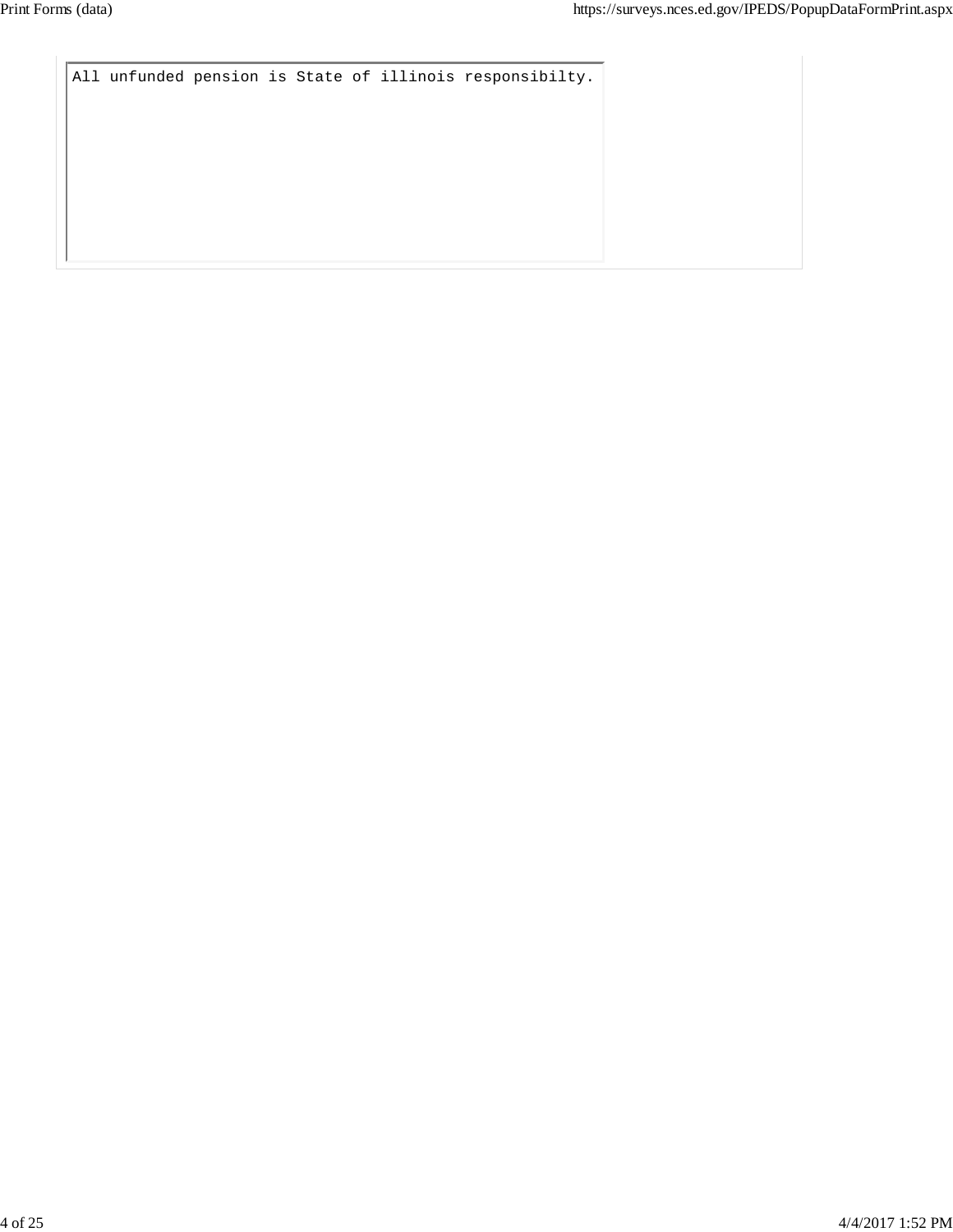Institution: Parkland College (147916) **Institution: Parkland College (147916**)

**Part A - Statement of Net Position Page 1**

| Fiscal Year: July 1, 2015 - June 30, 2016 |  |  |
|-------------------------------------------|--|--|

#### **If your institution is a parent institution then the amounts reported in Parts A and D should include ALL of your child institutions**

| Line no. |                                                 | Current year amount | Prior year amount |
|----------|-------------------------------------------------|---------------------|-------------------|
|          | <b>Assets</b>                                   |                     |                   |
| 01       | Total current assets                            | 42,795,494          | 48,423,445        |
|          |                                                 |                     |                   |
| 31       | Depreciable capital assets, net of depreciation | 112,067,586         | 115,891,828       |
| 04       | Other noncurrent assets<br>$CV=[A05-A31]$       | 0                   | 0                 |
| 05       | Total noncurrent assets                         | 112,067,586         | 115,891,828       |
|          |                                                 |                     |                   |
| 06       | <b>Total assets</b><br>$CV=(A01+A05)$           | 154,863,080         | 164,315,273       |
| 19       | <b>Deferred outflows of resources</b>           | 372,563             |                   |
|          |                                                 |                     |                   |
|          | <b>Liabilities</b>                              |                     |                   |
| 07       | Long-term debt, current portion                 | 13,075,847          | 12,443,023        |
| 08       | Other current liabilities<br>CV=(A09-A07)       | $\mathbf 0$         | 0                 |
| 09       | Total current liabilities                       | 13,075,847          | 12,443,023        |
|          |                                                 |                     |                   |
| 10       | Long-term debt                                  | 62,018,777          | 64,279,416        |
| 11       | Other noncurrent liabilities<br>CV=(A12-A10)    | 1,718,310           | 1,744,275         |
| 12       | Total noncurrent liabilities                    | 63,737,087          | 66,023,691        |
|          |                                                 |                     |                   |
| 13       | <b>Total liabilities</b><br>$CV=(A09+A12)$      | 76,812,934          | 78,466,714        |
| 20       | Deferred inflows of resources                   | $\mathbf 0$         |                   |
|          |                                                 |                     |                   |
|          | <b>Net Position</b>                             |                     |                   |
| 14       | Invested in capital assets, net of related debt | 54,368,886          | 59,349,158        |
| 15       | Restricted-expendable                           | 12,746,084          | 12,460,199        |
| 16       | Restricted-nonexpendable                        | 0                   | 0                 |
| 17       | Unrestricted<br>CV=[A18-(A14+A15+A16)]          | 11,307,739          | 14,039,202        |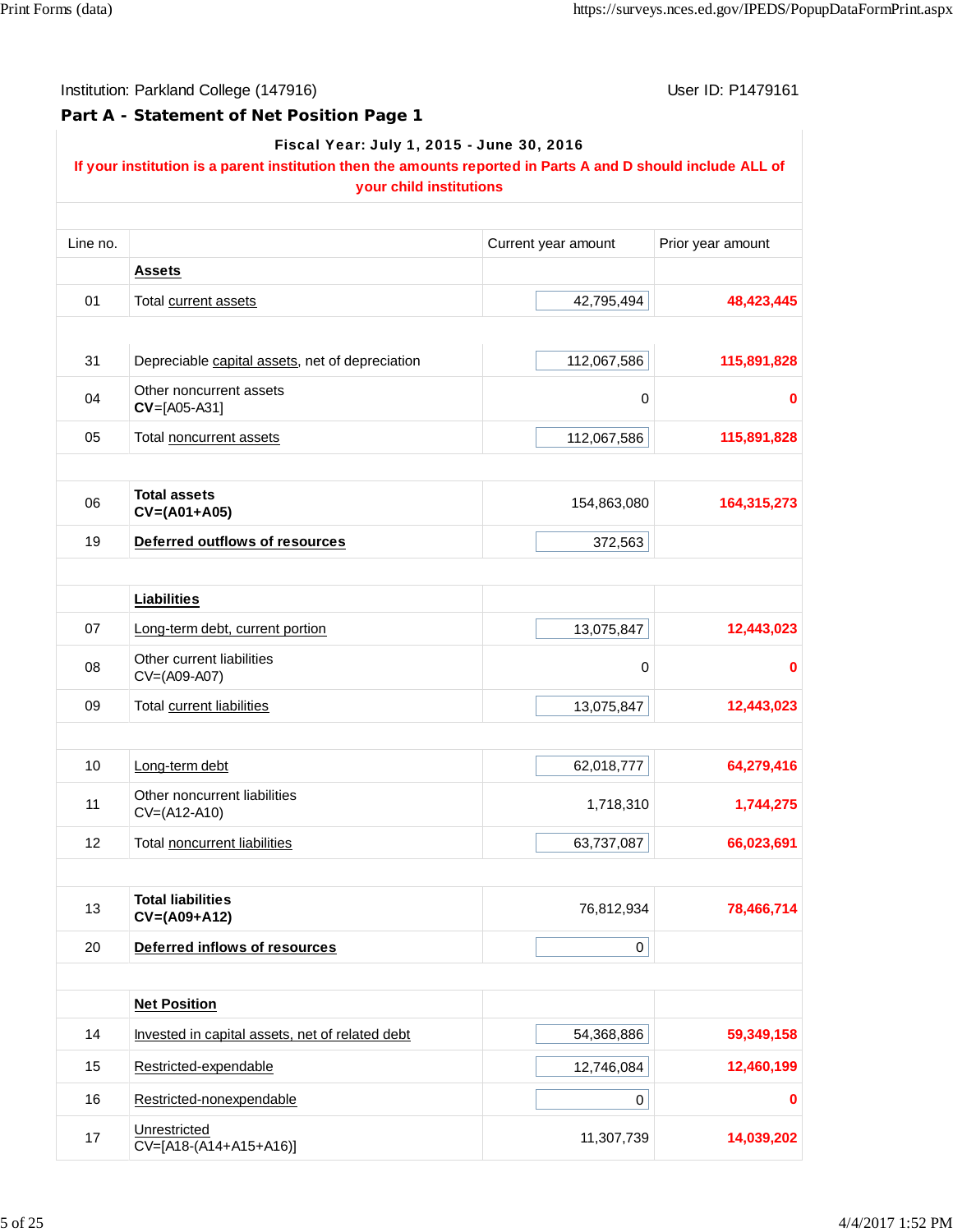| 18 | <b>Net position</b><br>CV=[(A06+A19)-(A13+A20)]                                    | 78,422,709 | 85,848,559 |
|----|------------------------------------------------------------------------------------|------------|------------|
|    | You may use the space below to provide context for the data you've reported above. |            |            |
|    |                                                                                    |            |            |
|    |                                                                                    |            |            |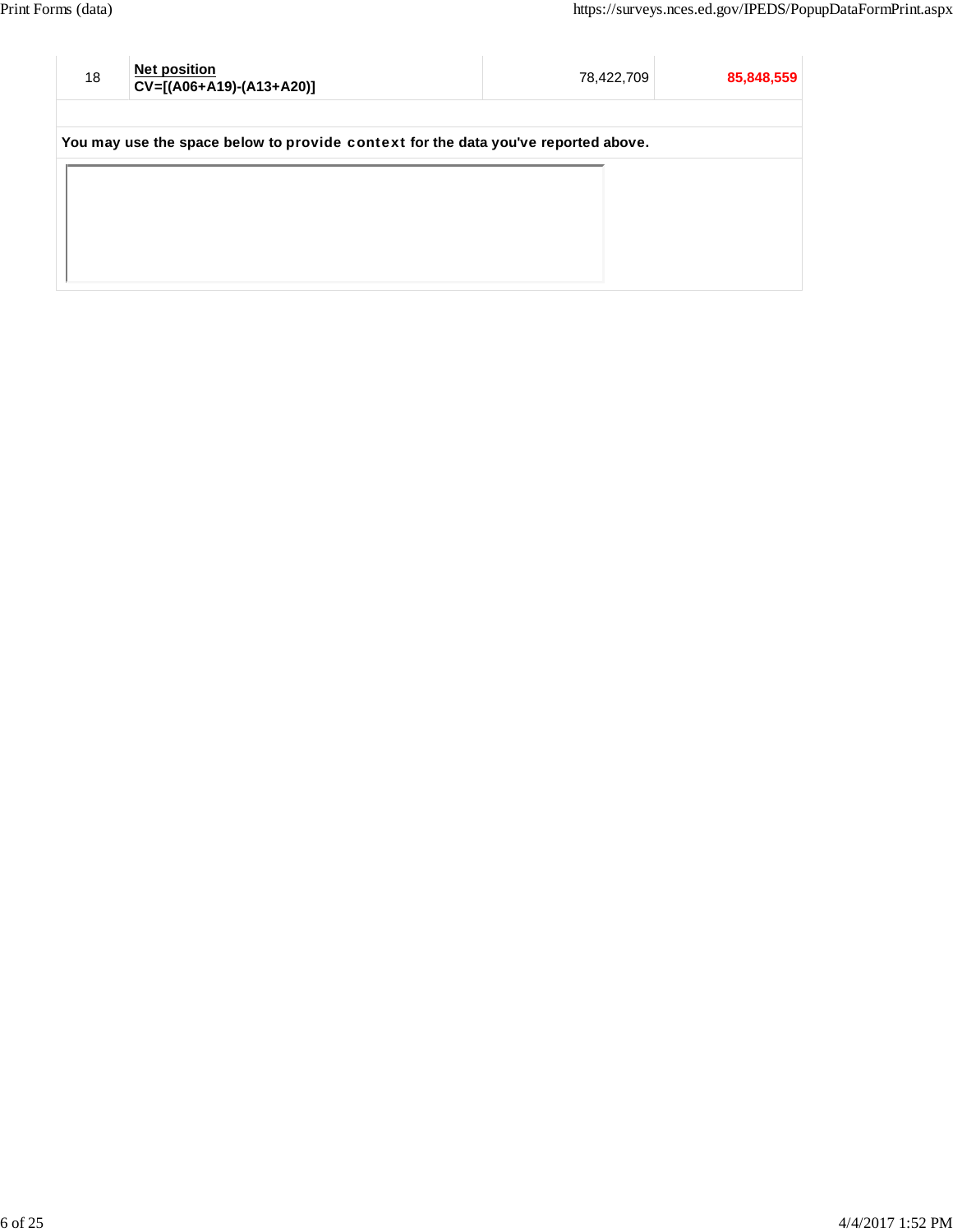### **Part A - Statement of Net Position Page 2**

#### Fiscal Year: July 1, 2015 - June 30, 2016

| Line No. | Description                                                                        | Ending balance | Prior year<br>Ending balance |  |
|----------|------------------------------------------------------------------------------------|----------------|------------------------------|--|
|          | <b>Capital Assets</b>                                                              |                |                              |  |
| 21       | <b>Land and land improvements</b>                                                  | 1,841,745      | 1,841,745                    |  |
| 22       | Infrastructure                                                                     | 44,114,920     | 41,263,061                   |  |
| 23       | <b>Buildings</b>                                                                   | 117, 153, 653  | 108,746,416                  |  |
| 32       | Equipment, including art and library collections                                   | 21,576,244     | 20,667,891                   |  |
| 27       | Construction in progress                                                           | 1,152,050      | 9,544,618                    |  |
|          | <b>Total for Plant, Property and Equipment</b><br>$CV = (A21 +  A27)$              | 185,838,612    | 182,063,731                  |  |
| 28       | Accumulated depreciation                                                           | 73,771,026     | 66,171,903                   |  |
| 33       | Intangible assets, net of accumulated amortization                                 | 0              | $\bf{0}$                     |  |
| 34       | Other capital assets                                                               | 0              | $\bf{0}$                     |  |
|          | You may use the space below to provide context for the data you've reported above. |                |                              |  |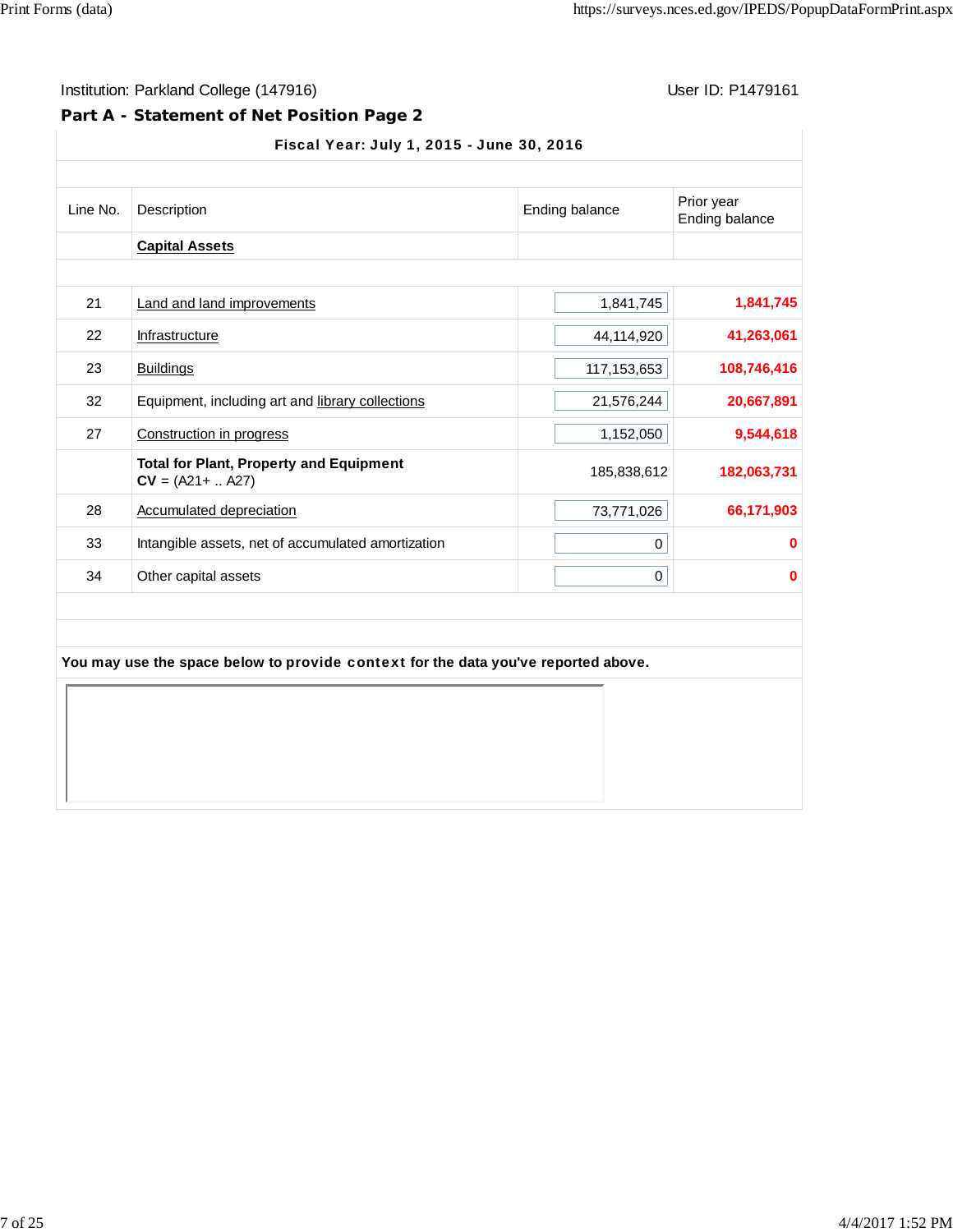#### **Part D - Summary of Changes In Net Position**

#### Fiscal Year: July 1, 2015 - June 30, 2016

# **If your institution is a parent institution then the amounts reported in Parts A and D should include ALL of**

|             | your child institutions                                                                             |                        |                      |
|-------------|-----------------------------------------------------------------------------------------------------|------------------------|----------------------|
| Line<br>No. | Description                                                                                         | Current year<br>amount | Prior year<br>amount |
| 01          | Total revenues and other additions for this institution <b>AND all of its</b><br>child institutions | 98,075,614             | 98,869,728           |
|             |                                                                                                     |                        |                      |
| 02          | Total expenses and deductions for this institution AND all of its child<br>institutions             | 105,501,464            | 105,234,615          |
|             |                                                                                                     |                        |                      |
| 03          | Change in net position during year<br>$CV = (D01-D02)$                                              | $-7,425,850$           | $-6,364,887$         |
| 04          | Net position beginning of year for this institution AND all of its child<br>institutions            | 85,848,559             | 91,254,823           |
| 05          | Adjustments to beginning net position and other gains or losses<br>$CV=[D06-(D03+D04)]$             | 0                      | 958,623              |
| 06          | Net position end of year for this institution AND all of its child<br>institutions (from A18)       | 78,422,709             | 85,848,559           |
|             |                                                                                                     |                        |                      |
|             | You may use the space below to provide context for the data you've reported above.                  |                        |                      |
|             | This number agrees to fiscal year 2016 financial audit.                                             |                        |                      |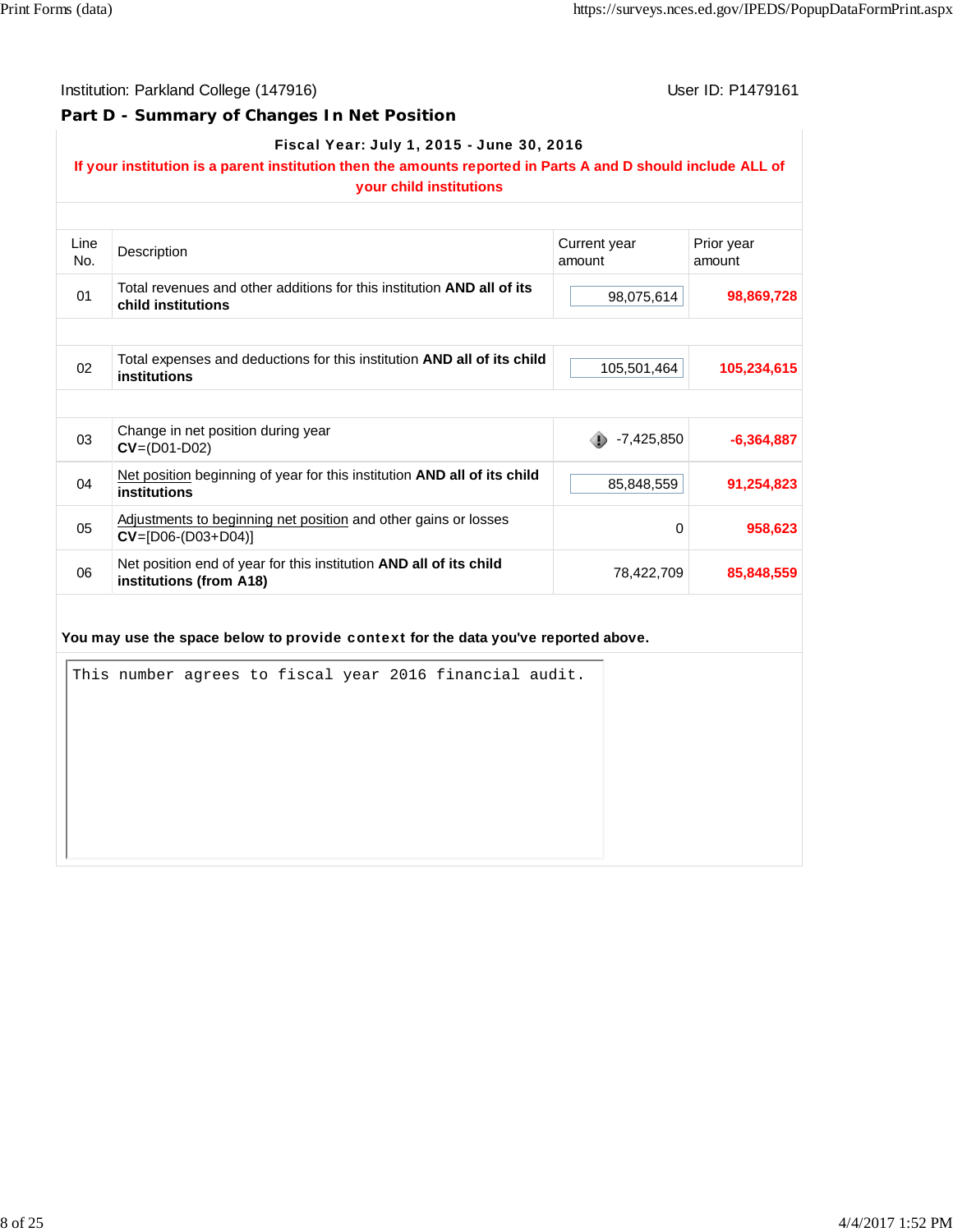Г

T

## Institution: Parkland College (147916) Contract College (147916)

#### **Part E - Scholarships and Fellowships**

|  | Fiscal Year: July 1, 2015 - June 30, 2016 |
|--|-------------------------------------------|
|--|-------------------------------------------|

#### DO NOT REPORT FEDERAL DIRECT STUDENT LOANS (FDSL) ANYWHERE IN THIS SECTION

| Line<br>No. | <b>Scholarships and Fellowships</b>                                                                                                                                          | <b>Current year</b><br>amount | Prior year<br>amount |
|-------------|------------------------------------------------------------------------------------------------------------------------------------------------------------------------------|-------------------------------|----------------------|
| 01          | Pell grants (federal)                                                                                                                                                        | 9,150,661                     | 10,244,830           |
| 02          | Other federal grants (Do NOT include FDSL amounts)                                                                                                                           | 170,800                       | 200,000              |
| 03          | Grants by state government                                                                                                                                                   | 0                             | 0                    |
| 04          | <b>Grants by local government</b>                                                                                                                                            | 0                             | 0                    |
| 05          | Institutional grants from restricted resources                                                                                                                               | 0                             | 0                    |
| 06          | Institutional grants from unrestricted resources<br>$CV=[E07-(E01++E05)]$                                                                                                    | 0                             | 0                    |
| 07          | Total revenue that funds scholarships and fellowships                                                                                                                        | 9,321,461                     | 10,444,830           |
|             |                                                                                                                                                                              |                               |                      |
|             | <b>Discounts and Allowances</b>                                                                                                                                              |                               |                      |
| 08          | Discounts and allowances applied to tuition and fees                                                                                                                         | 9,321,461                     | 10,444,830           |
| 09          | Discounts and allowances applied to sales and services of<br>auxiliary enterprises                                                                                           | 0                             | 0                    |
| 10          | Total discounts and allowances<br>$CV=(E08+E09)$                                                                                                                             | 9,321,461                     | 10,444,830           |
| 11          | Net scholarships and fellowships expenses after deducting<br>discounts and allowances<br>CV= (E07-E10) This amount will be carried forward to C10 of<br>the expense section. | $\mathbb{D}^0$                | 0                    |
|             | You may use the space below to provide context for the data you've reported above.                                                                                           |                               |                      |
|             | This is consistent with prior years.                                                                                                                                         |                               |                      |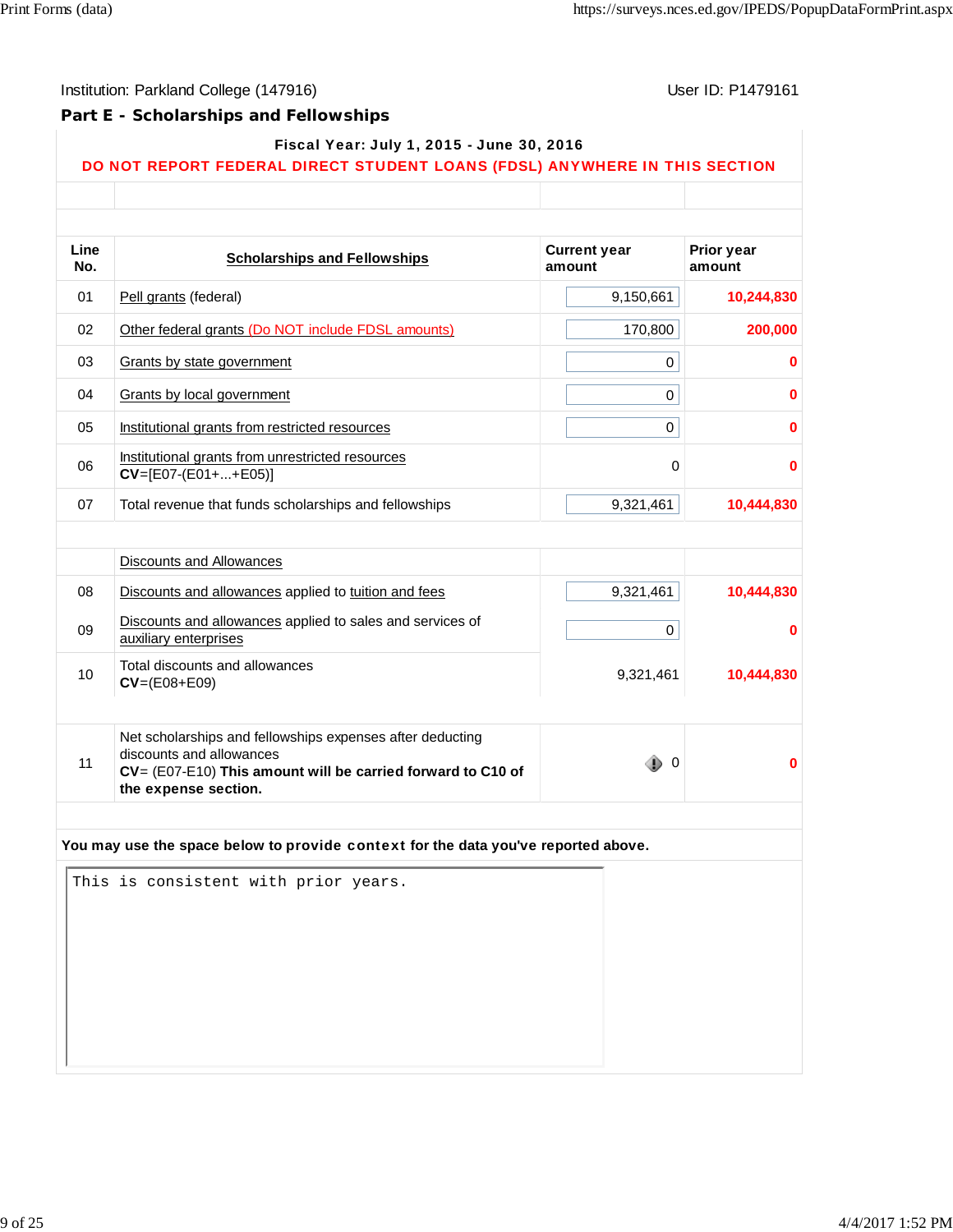## **Part B - Revenues by Source (1)**

|          | Report in whole dollars only                                                             |                            |                          |
|----------|------------------------------------------------------------------------------------------|----------------------------|--------------------------|
| Line No. | <b>Source of Funds</b>                                                                   | <b>Current year amount</b> | <b>Prior year amount</b> |
|          | <b>Operating Revenues</b>                                                                |                            |                          |
| 01       | Tuition and fees, after deducting discounts and allowances                               | 19,613,362                 | 19,415,858               |
|          | Grants and contracts - operating                                                         |                            |                          |
| 02       | Federal operating grants and contracts                                                   | 0                          | 0                        |
| 03       | State operating grants and contracts                                                     | 0                          | 0                        |
| 04       | Local government/private operating grants and contracts                                  | 0                          | 0                        |
|          | Local government operating grants and contracts<br>04a                                   | 0                          | 0                        |
|          | 04 <sub>b</sub><br>Private operating grants and contracts                                | 0                          | 0                        |
| 05       | Sales and services of auxiliary enterprises,<br>after deducting discounts and allowances | 4,414,042                  | 4,830,089                |
| 26       | Sales and services of educational activities                                             | 0                          | 0                        |
| 08       | Other sources - operating (CV)<br>$CV=[B09-(B01++B26)]$                                  | 2,059,288                  | 1,063,751                |
| 09       | Total operating revenues                                                                 | 26,086,692                 | 25,309,698               |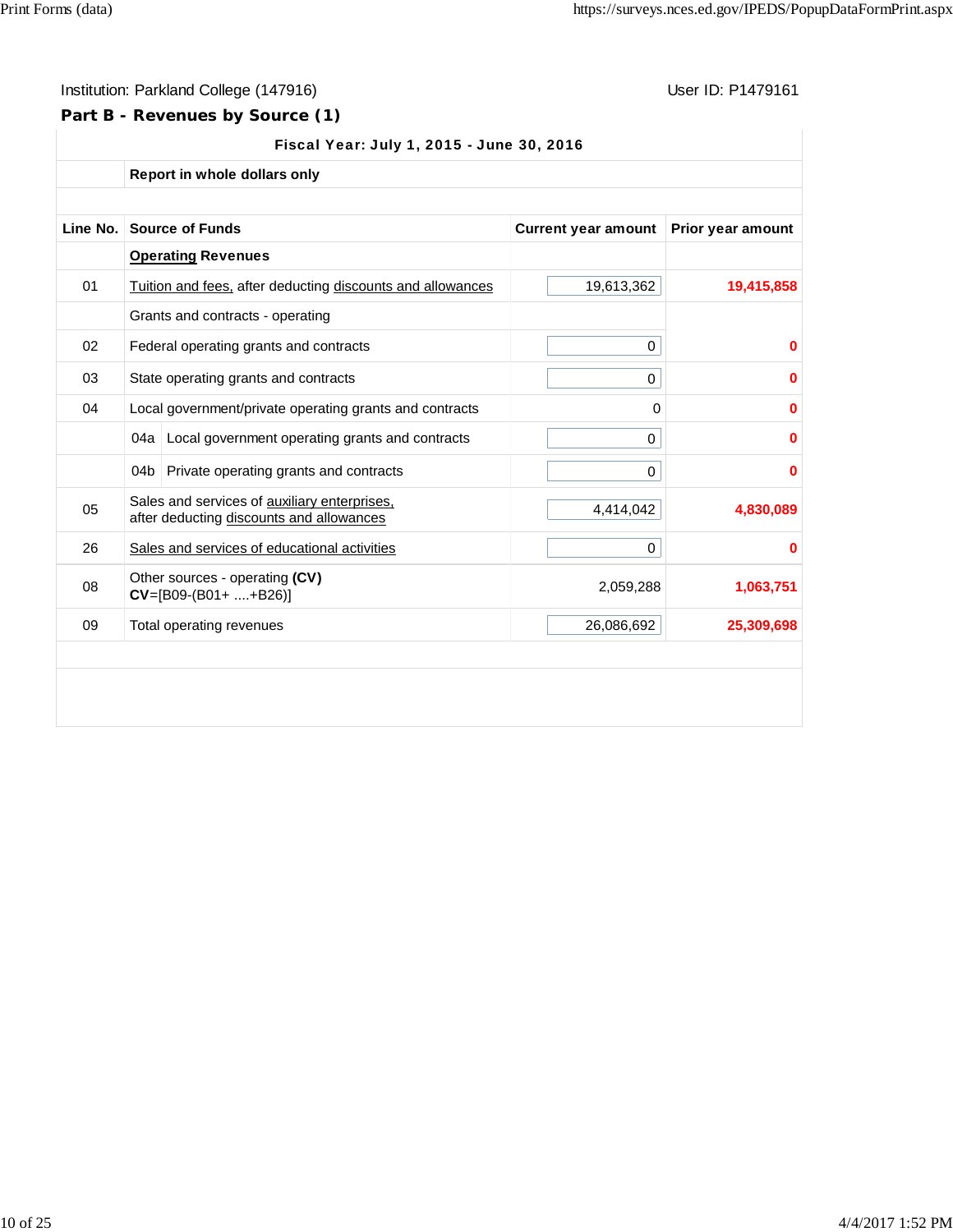## **Part B - Revenues by Source (2)**

| Line<br>No. | Source of funds                                                                   | <b>Current year</b><br>amount | Prior year<br>amount |
|-------------|-----------------------------------------------------------------------------------|-------------------------------|----------------------|
|             | <b>Nonoperating Revenues</b>                                                      |                               |                      |
| 10          | Federal appropriations                                                            | 0                             | 0                    |
| 11          | State appropriations                                                              | 1,255,540                     | 5,292,315            |
| 12          | Local appropriations, education district taxes, and similar support               | 26,970,064                    | 25,923,765           |
|             | Grants-nonoperating                                                               |                               |                      |
| 13          | Federal nonoperating grants Do NOT include Federal Direct<br><b>Student Loans</b> | 19,784,395                    | 21,021,864           |
| 14          | State nonoperating grants                                                         | 5,230,400                     | 5,719,688            |
| 15          | Local government nonoperating grants                                              | 0                             | 0                    |
| 16          | Gifts, including contributions from affiliated organizations                      | 18,602,246                    | 15,505,504           |
| 17          | Investment income                                                                 | 146,277                       | 96,894               |
| 18          | Other nonoperating revenues<br>$CV=[B19-(B10++B17)]$                              | 0                             | 0                    |
| 19          | Total nonoperating revenues                                                       | 71,988,922                    | 73,560,030           |
| 27          | Total operating and nonoperating revenues<br>$CV=[B19+B09]$                       | 98,075,614                    | 98,869,728           |
| 28          | 12-month Student FTE from E12                                                     | 6,230                         | 6,515                |
| 29          | Total operating and nonoperating revenues per student FTE<br>CV=[B27/B28]         | 15,742                        | 15,176               |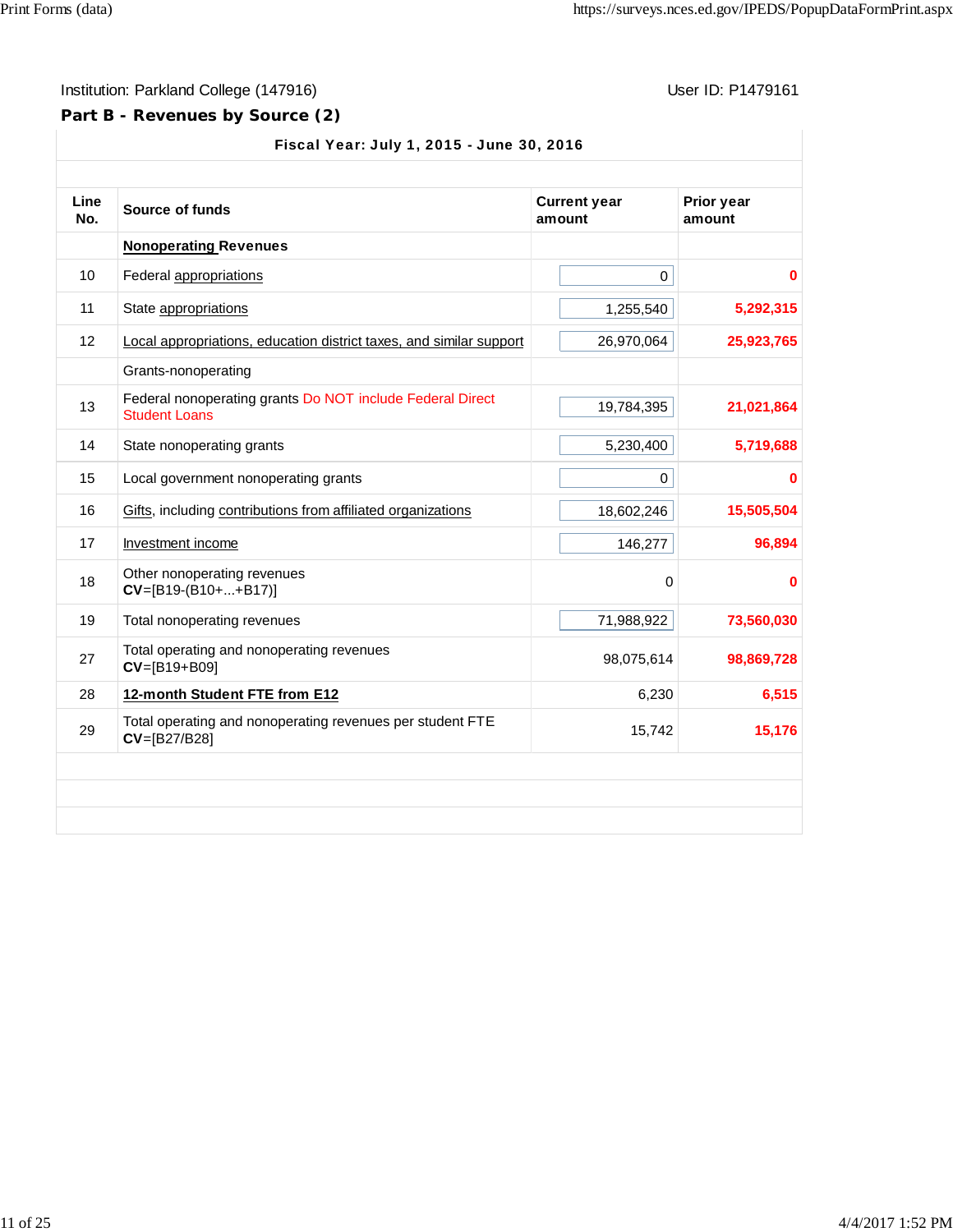#### **Part B - Revenues by Source (3)**

Fiscal Year: July 1, 2015 - June 30, 2016 Line No. Source of funds **Current year amount** Prior year amount Other Revenues and Additions 20 Capital appropriations 0 **0** 21 Capital grants and gifts 0 **0** 22 Additions to permanent endowments 0 **0** 23 Other revenues and additions **CV**=[B24-(B20+...+B22)] **0**<br>**CV**=[B24-(B20+...+B22)] 24 Total other revenues and additions **CV**=[B25-(B9+B19)] **0 0** 25 Total all revenues and other additions 98,075,614 **98,869,728 You may use the space below to** provide context **for the data you've reported above.** This number agrees to fiscal year 2016 financial audit.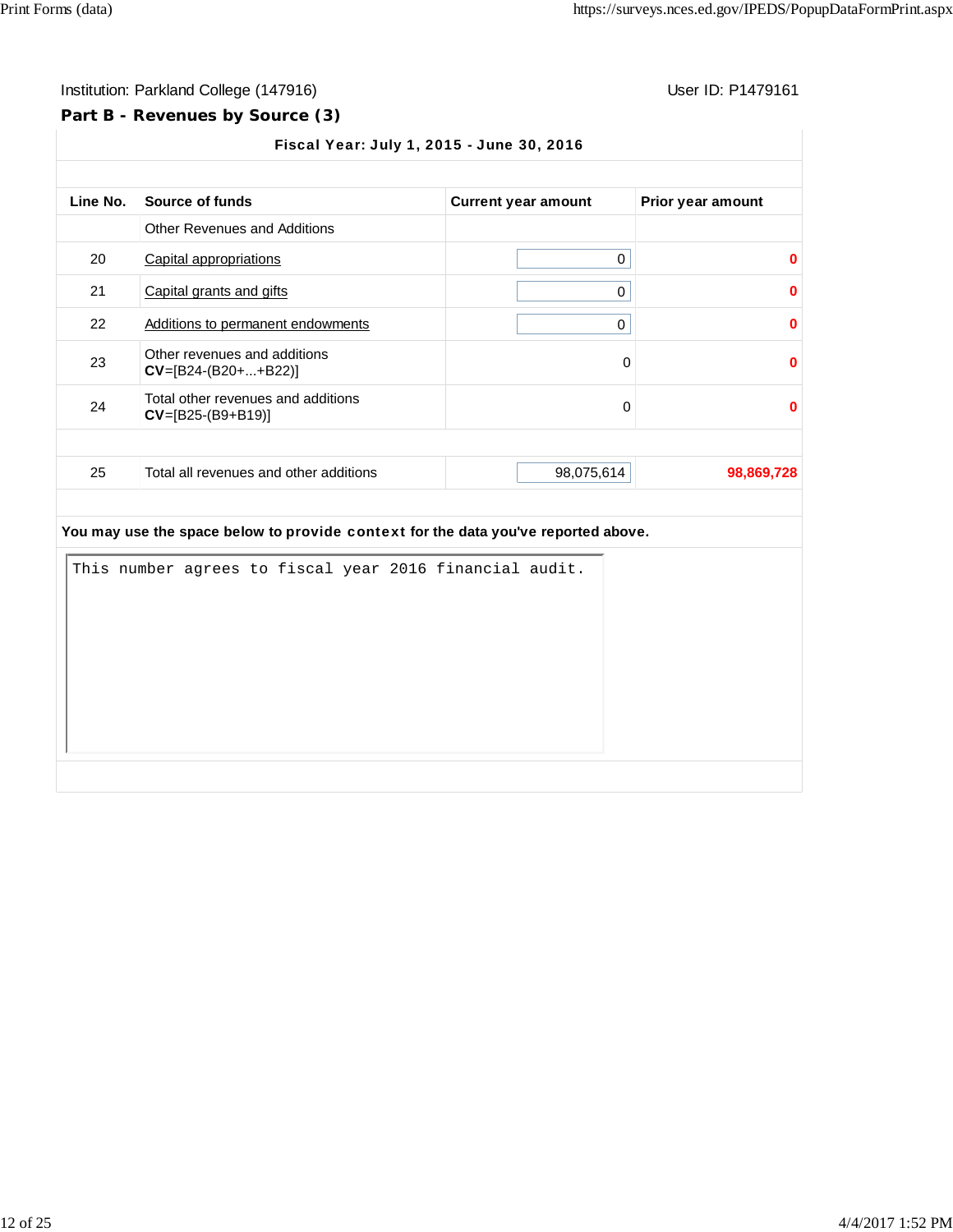# **Part C-1 - Expenses by Functional Classification**

| <b>Report Total Operating AND Nonoperating Expenses in this section</b> |                                                                                                 |                     |                                          |                    |                                         |
|-------------------------------------------------------------------------|-------------------------------------------------------------------------------------------------|---------------------|------------------------------------------|--------------------|-----------------------------------------|
| Line No.                                                                | <b>Expense: Functional Classifications</b>                                                      | <b>Total amount</b> | <b>Prior Year</b><br><b>Total Amount</b> | Salaries and wages | <b>Prior Year</b><br>Salaries and wages |
|                                                                         |                                                                                                 | (1)                 |                                          | (2)                |                                         |
| 01                                                                      | Instruction                                                                                     | 38,820,616          | 40,555,850                               | 22,757,441         | 23,179,574                              |
| 02                                                                      | Research                                                                                        | 0                   | $\bf{0}$                                 | 0                  | $\bf{0}$                                |
| 03                                                                      | Public service                                                                                  | 3,173,545           | 3,173,573                                | 1,201,918          | 1,196,823                               |
| 05                                                                      | Academic support                                                                                | 8,471,430           | 8,507,980                                | 3,478,811          | 3,220,260                               |
| 06                                                                      | Student services                                                                                | 7,440,582           | 7,246,082                                | 4,078,283          | 3,966,225                               |
| 07                                                                      | Institutional support                                                                           | 16,311,406          | 15,050,979                               | 6,566,828          | 5,564,594                               |
| 10                                                                      | Scholarships and fellowships expenses,<br>net of discounts and allowances<br>(from Part E, E11) | $\mathbf 0$         | 0                                        |                    |                                         |
| 11                                                                      | Auxiliary enterprises                                                                           | 4,589,672           | 5,007,414                                | 1,104,405          | 1,144,651                               |
| 14                                                                      | Other Functional Expenses and deductions<br>$CV=[C19-(C01++C11)]$                               | 26,694,213          | 25,692,737                               | 3,147,836          | 141,335                                 |
| 19                                                                      | <b>Total expenses and deductions</b>                                                            | 105,501,464         | 105,234,615                              | 42,335,522         | 41,362,981                              |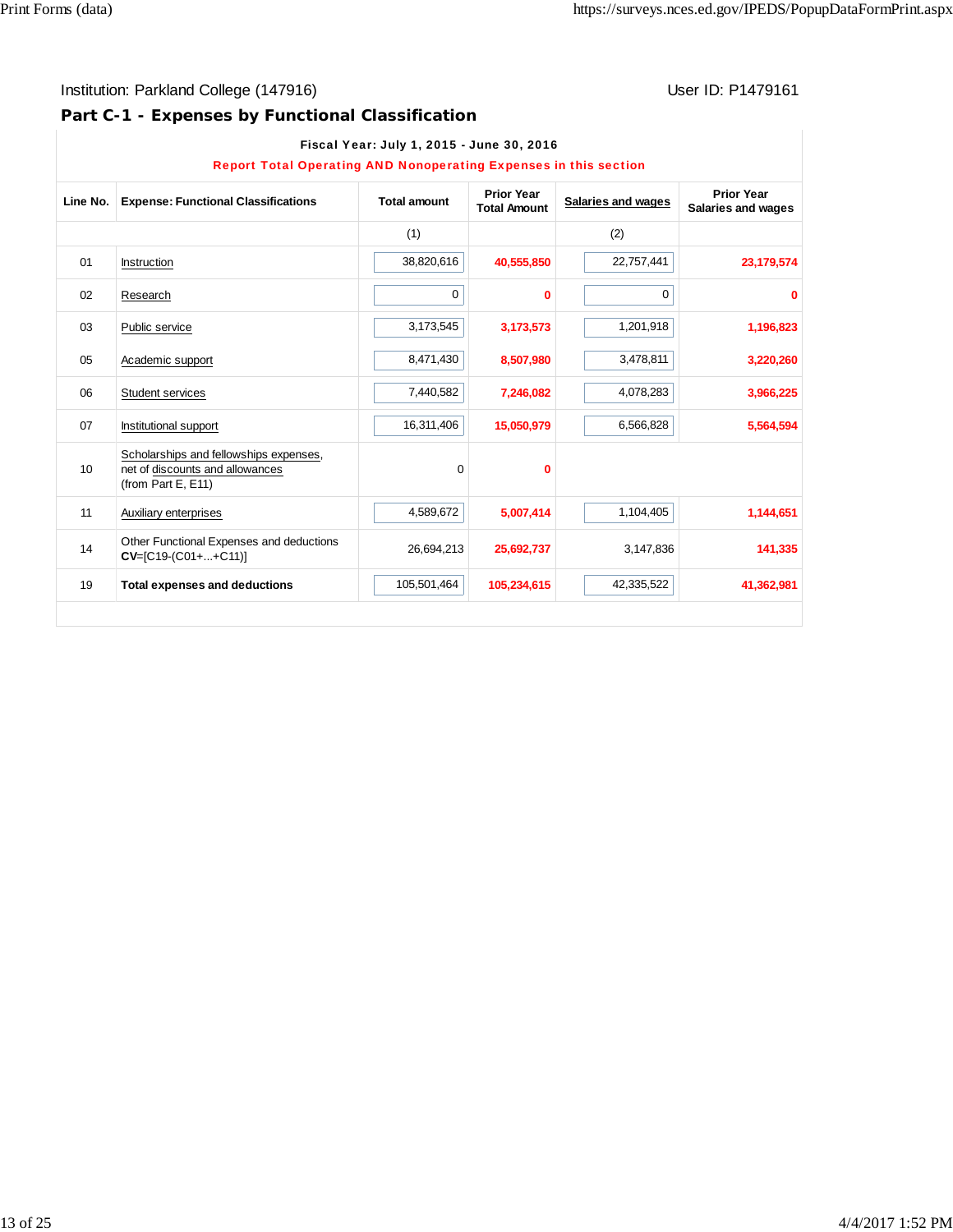## Institution: Parkland College (147916) **User ID: P1479161** User ID: P1479161

## **Part C-2 - Expenses by Natural Classification**

|          | Line No.   Expense: Natural Classifications                                | <b>Total Amount</b> | Prior year amount |
|----------|----------------------------------------------------------------------------|---------------------|-------------------|
|          |                                                                            |                     |                   |
| $19-2$   | Salaries and Wages (from Part C-1, Column 2 line 19)                       | 42,335,522          | 41,362,981        |
| $19-3$   | <b>Benefits</b>                                                            | 9,861,719           | 10,832,693        |
| $19 - 4$ | Operation and Maintenance of Plant (as a natural expense)                  | 7,418,379           | 7,139,487         |
| $19-5$   | Depreciation                                                               | 7,599,123           | 7,035,420         |
| 19-6     | <b>Interest</b>                                                            | 2,828,405           | 2,515,609         |
| $19 - 7$ | Other Natural Expenses and Deductions<br>$CV=[C19-1 - (C19-2 +  + C19-6)]$ | 35,458,316          |                   |
| $19-1$   | <b>Total Expenses and Deductions</b><br>(from Part C-1, Line 19)           | 105,501,464         | 105,234,615       |
| $20-1$   | 12-month Student FTE (from E12 survey)                                     | 6,230               | 6,515             |
| $21 - 1$ | Total expenses and deductions per student FTE<br>CV=[C19-1/C20-1]          | 16,934              | 16,153            |

#### **You may use the space below to** provide context **for the data you've reported above.**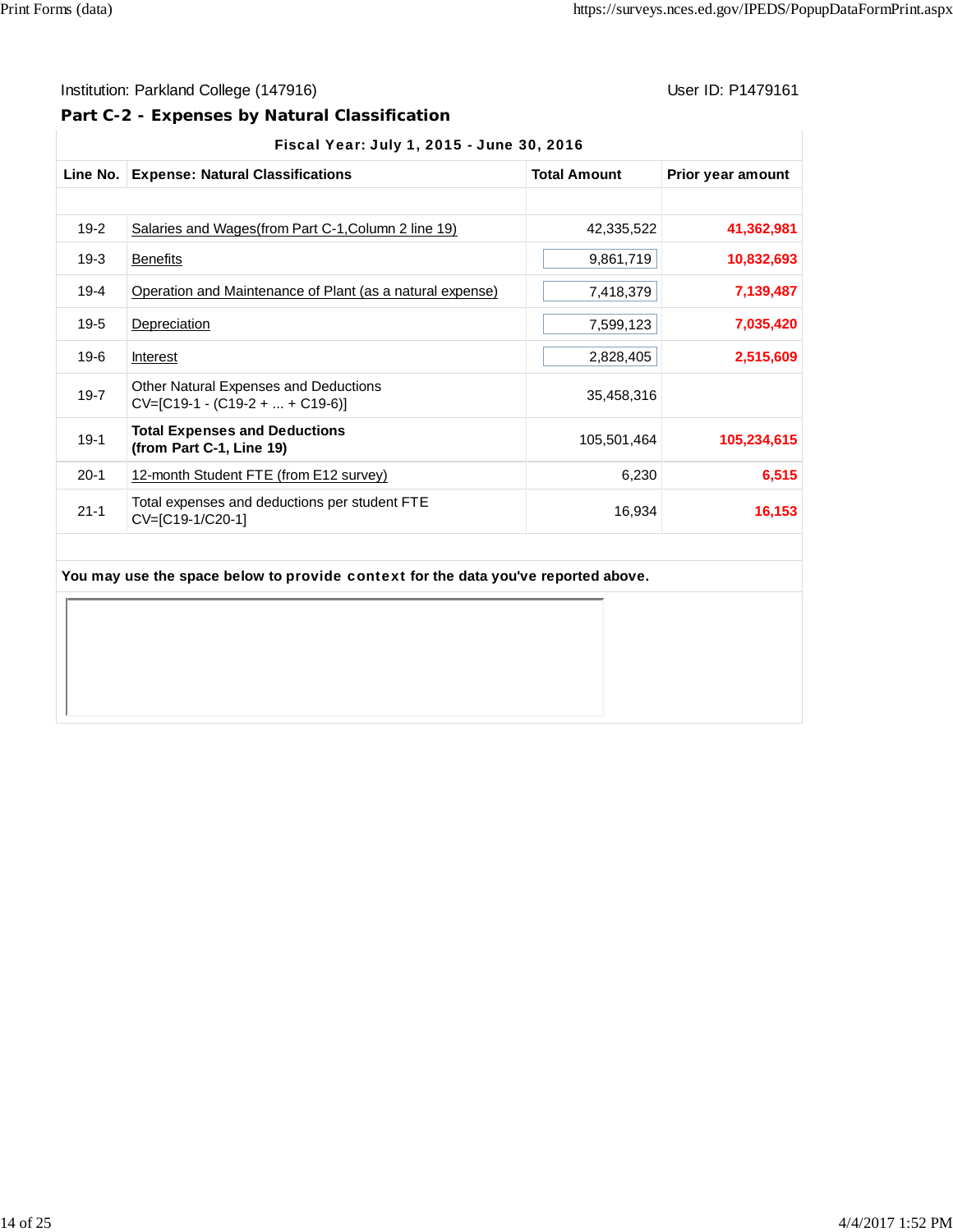#### **Part M - Pension Information**

Fiscal Year: July 1, 2015 - June 30, 2016 Line No. Description **Current year amount** Prior Year amount 01 Pension expense 0 **0** 02 Net Pension liability 0 **0** 03 Deferred inflows related to pension 0 **0** 04 Deferred outflows related to pension **63,803** 53,803 **You may use the space below to** provide context **for the data you've reported above.**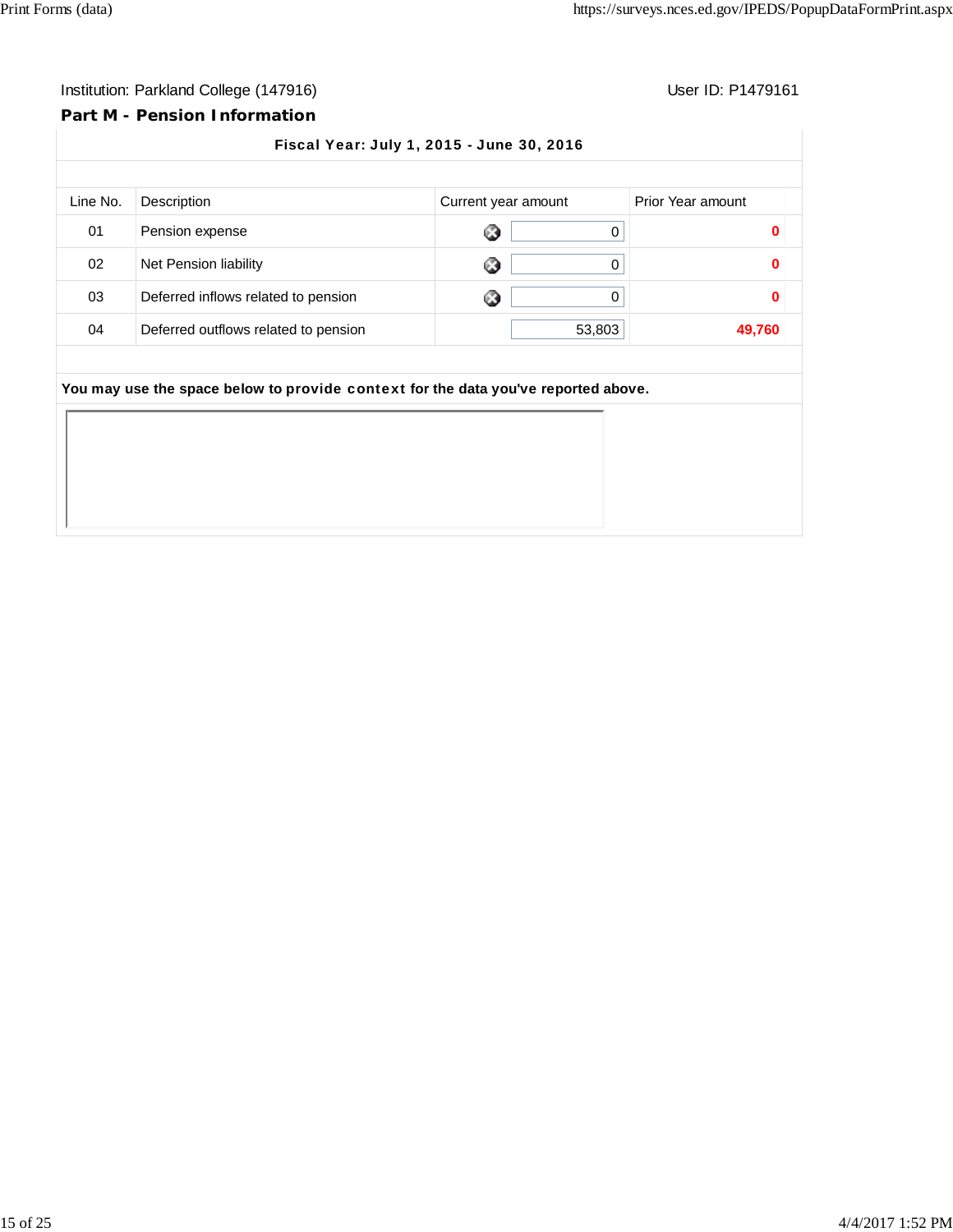#### **Part H - Details of Endowment Assets**

#### Fiscal Year: July 1, 2015 - June 30, 2016

| Line<br>No. | <b>Value of Endowment Assets</b>                                                                                                          | <b>Market Value</b> | <b>Prior Year</b><br>Amounts |
|-------------|-------------------------------------------------------------------------------------------------------------------------------------------|---------------------|------------------------------|
|             | Include not only endowment assets held by the institution, but any<br>assets held by private foundations affiliated with the institution. |                     |                              |
| 01          | Value of endowment assets at the beginning of the fiscal year                                                                             | 6,248,066           | 6,093,682                    |
| 02          | Value of endowment assets at the end of the fiscal year                                                                                   | 6,259,162           | 6,248,066                    |

|  |  | the companies of the companies of the companies of the companies of the companies of the companies of the companies |
|--|--|---------------------------------------------------------------------------------------------------------------------|
|--|--|---------------------------------------------------------------------------------------------------------------------|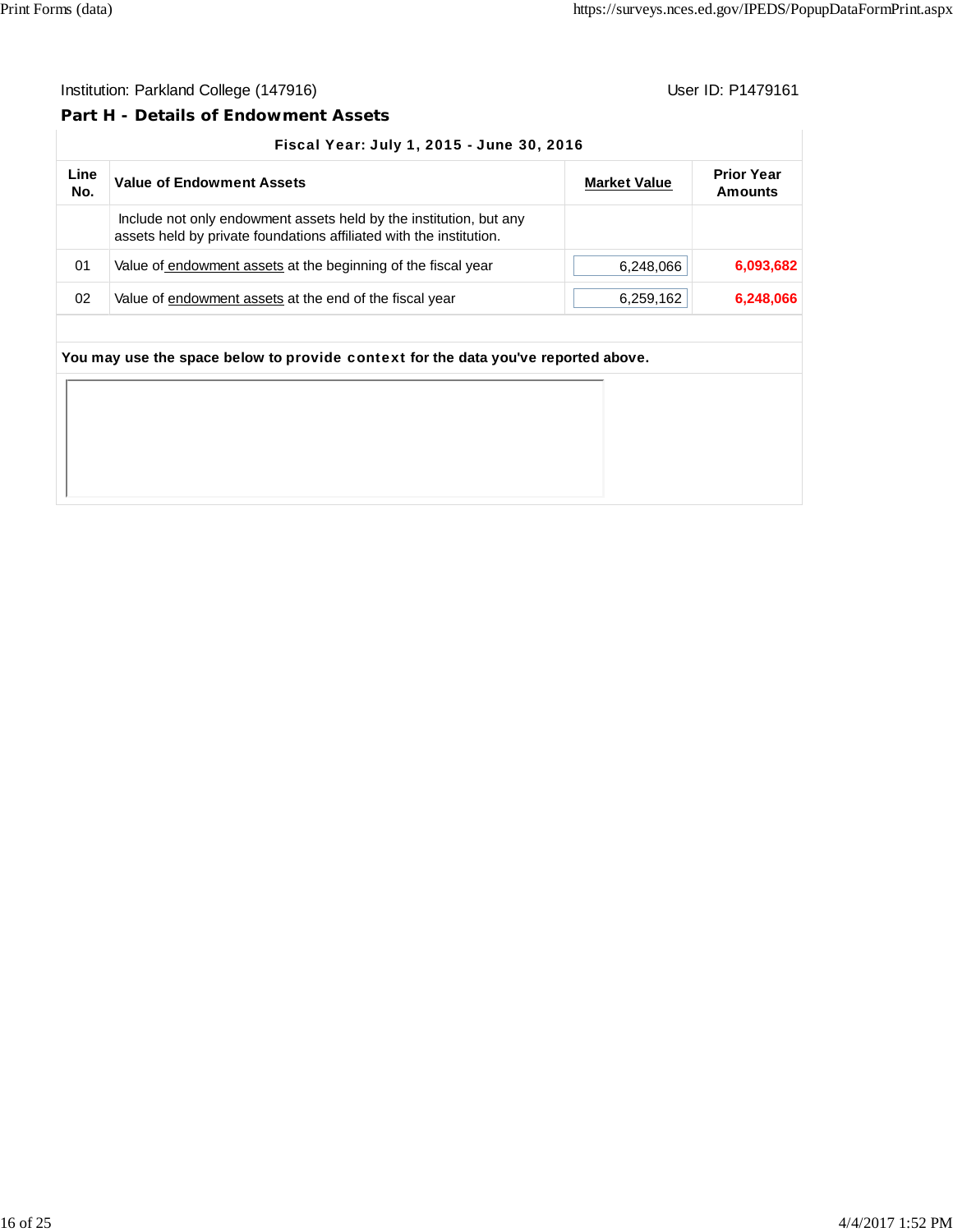## Institution: Parkland College (147916) **Institution: Parkland College (147916)** Constantino College (147916)

### **Part J - Revenue Data for the Census Bureau**

## Fiscal Year: July 1, 2015 - June 30, 2016

|                 |                                                                 |                                                                                                            |                                                    | Amount                   |           |                                                 |
|-----------------|-----------------------------------------------------------------|------------------------------------------------------------------------------------------------------------|----------------------------------------------------|--------------------------|-----------|-------------------------------------------------|
| Source and type |                                                                 | Total for all funds<br>and operations<br>(includes<br>endowment funds,<br>but excludes<br>component units) | Education and<br>general/independent<br>operations | Auxiliary<br>enterprises | Hospitals | Agriculture<br>extension/experiment<br>services |
|                 |                                                                 | (1)                                                                                                        | (2)                                                | (3)                      | (4)       | (5)                                             |
| 01              | Tuition and<br>fees                                             | 28,934,823                                                                                                 | 28,934,823                                         |                          |           |                                                 |
| 02              | Sales and<br>services                                           | 4,656,706                                                                                                  | 242,664                                            | 4,414,042                |           |                                                 |
| 03              | Federal<br>grants/contracts<br>(excludes Pell<br>Grants)        | $\mathbf 0$                                                                                                |                                                    |                          |           |                                                 |
|                 |                                                                 | Revenue from the state government:                                                                         |                                                    |                          |           |                                                 |
| 04              | <b>State</b><br>appropriations,<br>current &<br>capital         | 1,255,540                                                                                                  | 1,255,540                                          |                          |           |                                                 |
| 05              | State grants<br>and contracts                                   | 0                                                                                                          |                                                    |                          |           |                                                 |
|                 | Revenue from local governments:                                 |                                                                                                            |                                                    |                          |           |                                                 |
| 06              | Local<br>appropriation,<br>current &<br>capital                 | $\mathbf 0$                                                                                                |                                                    |                          |           |                                                 |
|                 | Local<br>07 government<br>grants/contracts                      | 0                                                                                                          |                                                    |                          |           |                                                 |
| 08              | Receipts from<br>property and<br>non-property<br>taxes          | 29,128,892                                                                                                 |                                                    |                          |           |                                                 |
| 09              | Gifts and<br>private grants,<br>NOT including<br>capital grants |                                                                                                            |                                                    |                          |           |                                                 |
| 10              | Interest<br>earnings                                            | 146,277                                                                                                    |                                                    |                          |           |                                                 |
| 11              | Dividend<br>earnings                                            |                                                                                                            |                                                    |                          |           |                                                 |
| 12              | Realized capital<br>gains                                       |                                                                                                            |                                                    |                          |           |                                                 |

**You may use the space below to** provide context **for the data you've reported above.**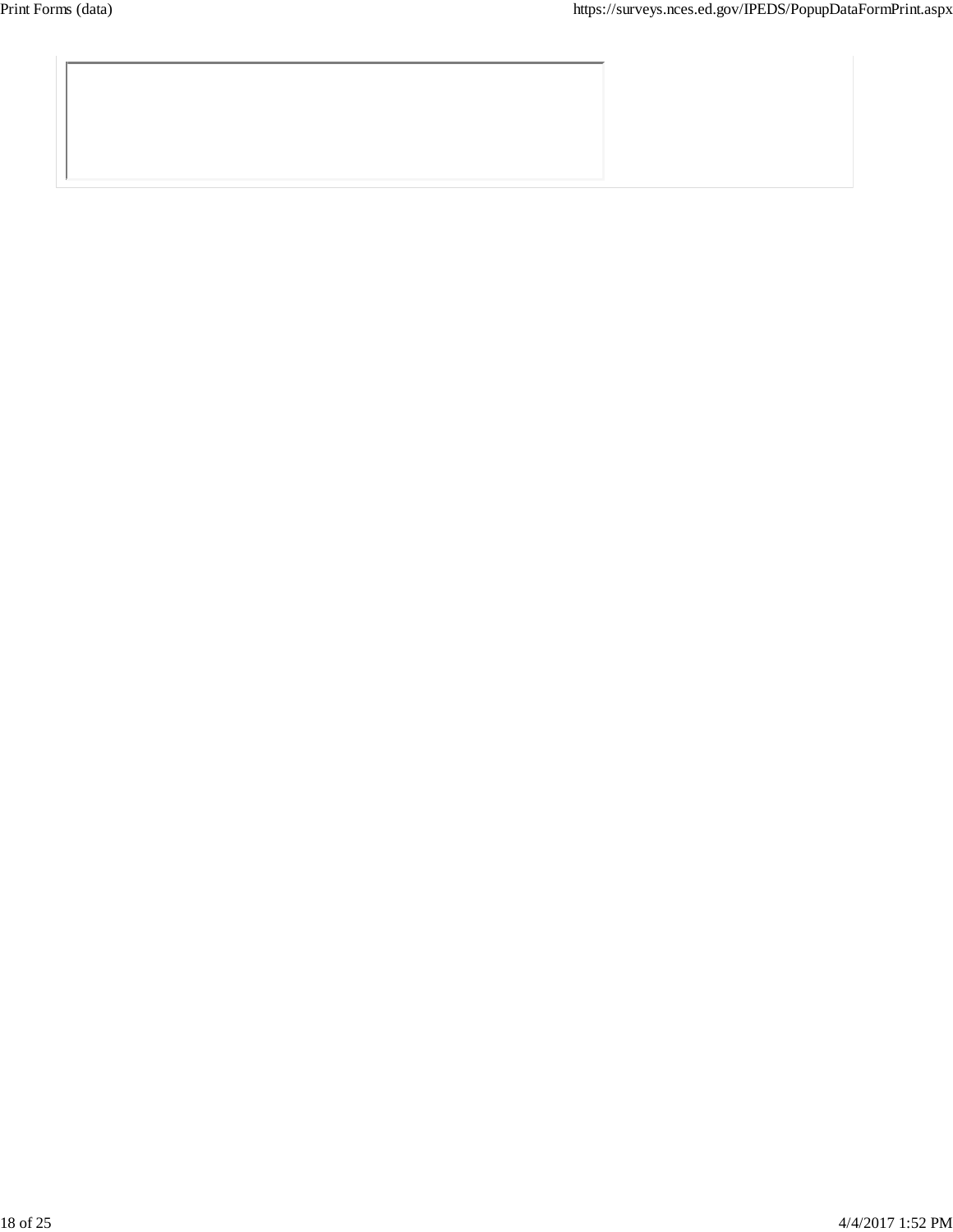## **Part K - Expenditure Data for the Census Bureau**

|    | Fiscal Year: July 1, 2015 - June 30, 2016                                                |                                                                                                            |                                                        |                          |           |                                                     |  |  |
|----|------------------------------------------------------------------------------------------|------------------------------------------------------------------------------------------------------------|--------------------------------------------------------|--------------------------|-----------|-----------------------------------------------------|--|--|
|    | Category                                                                                 | Total for all funds<br>and<br>operations (includes<br>endowment funds,<br>but excludes<br>component units) | Education and<br>general/<br>independent<br>operations | Auxiliary<br>enterprises | Hospitals | Agriculture<br>extension/<br>experiment<br>services |  |  |
|    |                                                                                          | (1)                                                                                                        | (2)                                                    | (3)                      | (4)       | (5)                                                 |  |  |
|    | Employee<br>02 benefits,<br>total                                                        | 8,687,127                                                                                                  | 8,427,121                                              | 260,006                  |           |                                                     |  |  |
| 03 | Payment to<br>state<br>retirement<br>funds<br>(maybe<br>included in<br>line 02<br>above) | $\mathbf 0$                                                                                                |                                                        |                          |           |                                                     |  |  |
| 04 | Current<br>expenditures<br>including<br>salaries                                         | 78,807,251                                                                                                 | 74,217,579                                             | 4,589,672                |           |                                                     |  |  |
|    | <b>Capital</b><br>outlays                                                                |                                                                                                            |                                                        |                          |           |                                                     |  |  |
| 05 | Construction                                                                             | $\mathbf 0$                                                                                                |                                                        |                          |           |                                                     |  |  |
| 06 | Equipment<br>purchases                                                                   | 908,353                                                                                                    | 908,353                                                |                          |           |                                                     |  |  |
| 07 | Land<br>purchases                                                                        | $\pmb{0}$                                                                                                  |                                                        |                          |           |                                                     |  |  |
|    | Interest on<br>debt<br>08 outstanding,<br>all funds and<br>activities                    | 2,828,405                                                                                                  |                                                        |                          |           |                                                     |  |  |
|    | You may use the space below to provide context for the data you've reported above.       |                                                                                                            |                                                        |                          |           |                                                     |  |  |
|    |                                                                                          |                                                                                                            |                                                        |                          |           |                                                     |  |  |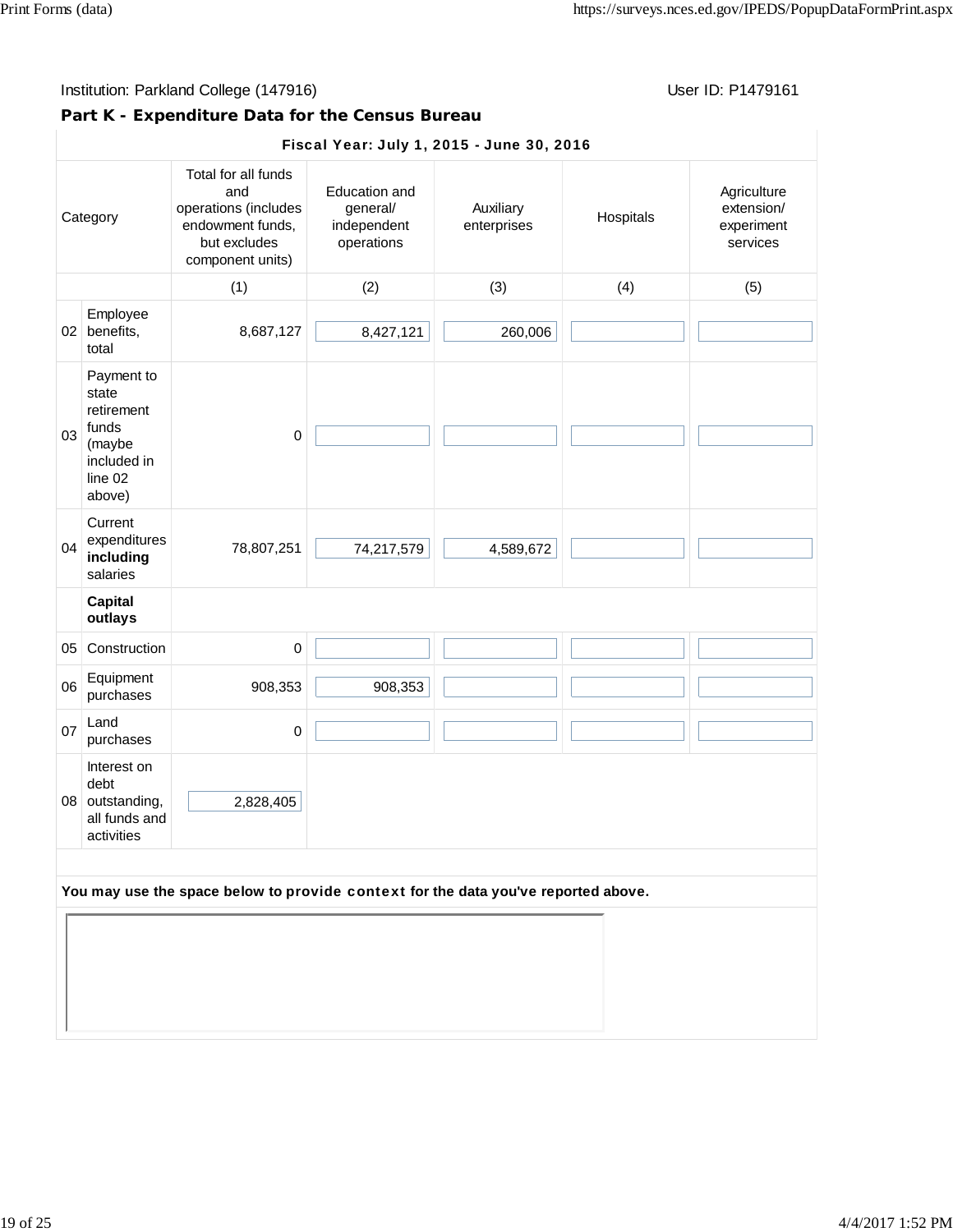#### Institution: Parkland College (147916) **Institution: Parkland College (147916**)

#### **Part L - Debt and Assets for Census Bureau, page 1**

## Fiscal Year: July 1, 2015 - June 30, 2016

| <b>Debt</b> |                                                         |            |
|-------------|---------------------------------------------------------|------------|
| Category    |                                                         | Amount     |
| 01          | Long-term debt outstanding at beginning of fiscal year  | 68,815,988 |
| 02          | Long-term debt issued during fiscal year                | 3,189,396  |
| 03          | Long-term debt retired during fiscal year               | 4,605,642  |
| 04          | Long-term debt outstanding at end of fiscal year        | 67,399,742 |
| 05          | Short-term debt outstanding at beginning of fiscal year | 2,792,297  |
| 06          | Short-term debt outstanding at end of fiscal year       | 3,662,655  |
|             |                                                         |            |

#### **You may use the space below to** provide context **for the data you've reported above.**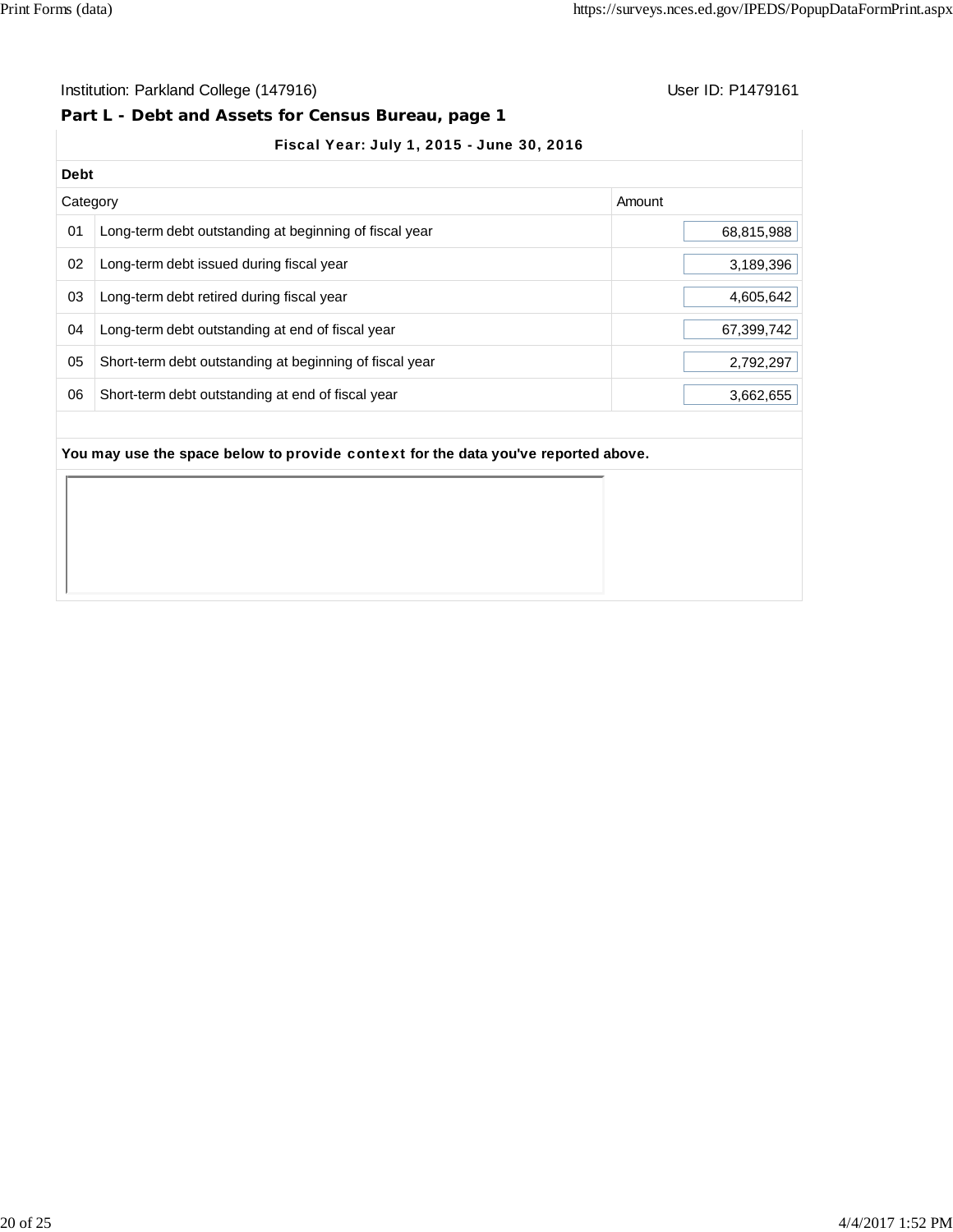## **Part L - Debt and Assets for Census Bureau, page 2**

|  |  | Fiscal Year: July 1, 2015 - June 30, 2016 |  |
|--|--|-------------------------------------------|--|
|  |  |                                           |  |

|    | <b>Assets</b>                                                                              |            |
|----|--------------------------------------------------------------------------------------------|------------|
|    | Category                                                                                   | Amount     |
| 07 | Total cash and security assets held at end of fiscal year in sinking or debt service funds |            |
| 08 | Total cash and security assets held at end of fiscal year in bond funds                    |            |
| 09 | Total cash and security assets held at end of fiscal year in all other funds               | 32,593,503 |
|    | You may use the space below to provide context for the data you've reported above.         |            |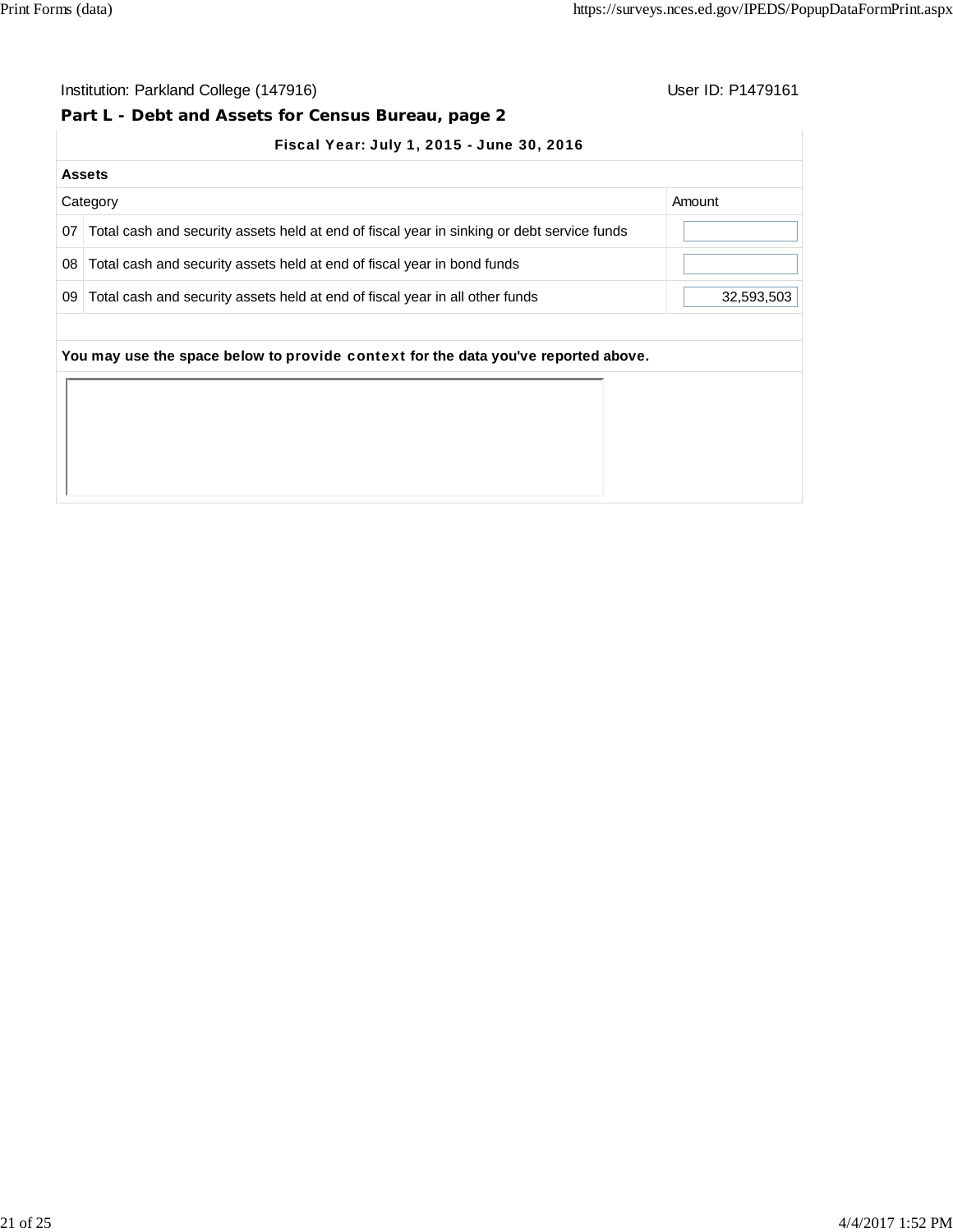| Institution: Parkland College (147916) |
|----------------------------------------|
|----------------------------------------|

# **Prepared by**

User ID: P1479161

|            | This survey component was prepared by:                                                                                                                                                                                                                                                                                                                                |   |                          |    |                   |
|------------|-----------------------------------------------------------------------------------------------------------------------------------------------------------------------------------------------------------------------------------------------------------------------------------------------------------------------------------------------------------------------|---|--------------------------|----|-------------------|
| 0          | Keyholder                                                                                                                                                                                                                                                                                                                                                             | Ω | <b>SFA Contact</b>       | О  | <b>HR Contact</b> |
| ◉          | <b>Finance Contact</b>                                                                                                                                                                                                                                                                                                                                                | О | Academic Library Contact | O  | Other             |
| Name:      | Dave Donsbach                                                                                                                                                                                                                                                                                                                                                         |   |                          |    |                   |
| Email:     | ddonsbach@parkland.edu                                                                                                                                                                                                                                                                                                                                                |   |                          |    |                   |
|            | How long did it take to prepare this survey                                                                                                                                                                                                                                                                                                                           | 9 | hours                    | 21 | minutes           |
| component? |                                                                                                                                                                                                                                                                                                                                                                       |   |                          |    |                   |
|            | The name of the preparer is being collected so that we can follow up with the appropriate person in the event that there<br>are questions concerning the data. The Keyholder will be copied on all email correspondence to other preparers.                                                                                                                           |   |                          |    |                   |
| System.    | The time it took to prepare this component is being collected so that we can continue to improve our estimate of the<br>reporting burden associated with IPEDS. Please include in your estimate the time it took for you to review instructions,<br>query and search data sources, complete and review the component, and submit the data through the Data Collection |   |                          |    |                   |
|            | Thank you for your assistance.                                                                                                                                                                                                                                                                                                                                        |   |                          |    |                   |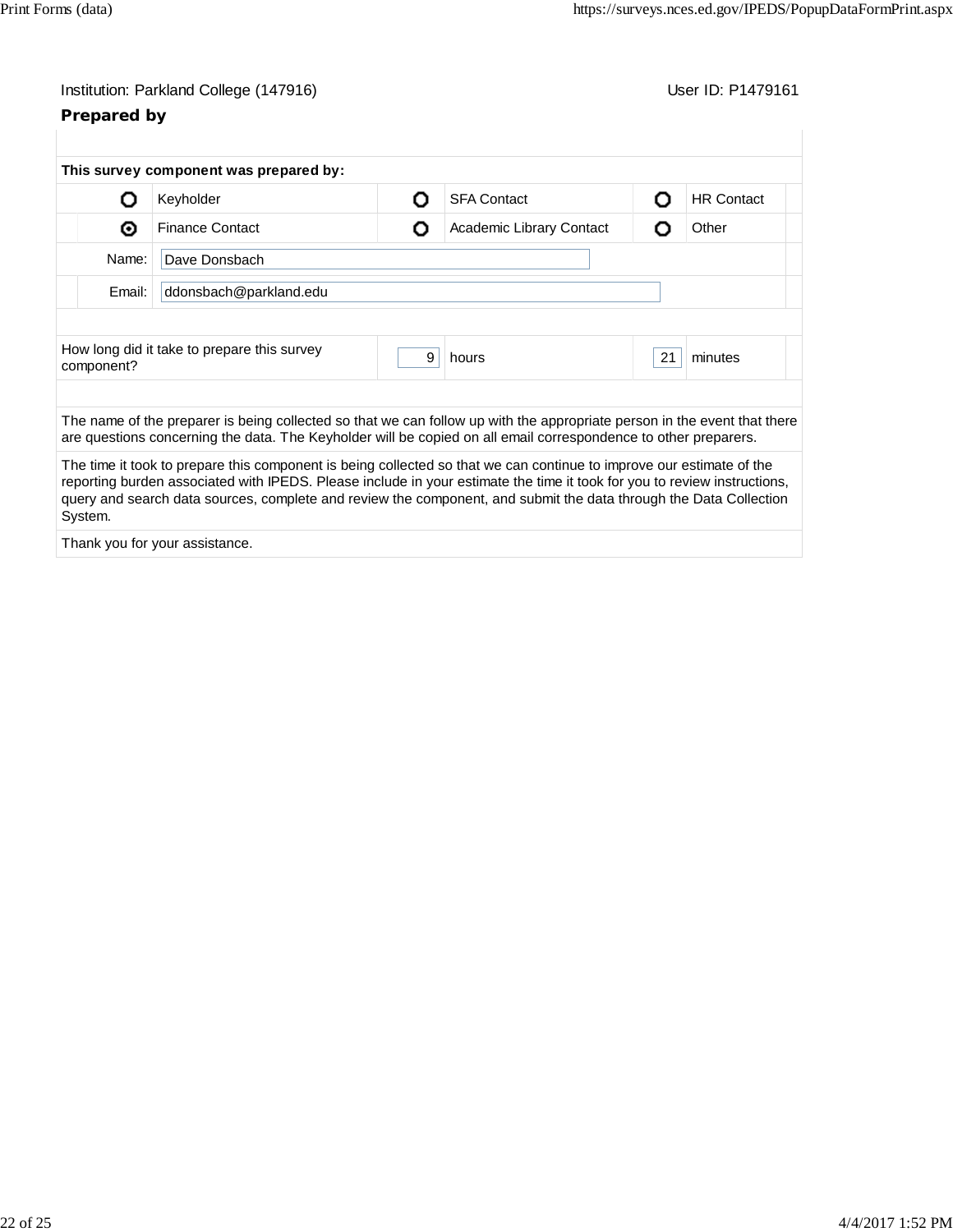Institution: Parkland College (147916) **Department College (1479161** User ID: P1479161

#### **Summary**

## **Finance Survey Summary**

IPEDS collects important information regarding your institution. All data reported in IPEDS survey components become available in the IPEDS Data Center and appear as aggregated data in various Department of Education reports. Additionally, some of the reported data appears specifically for your institution through the College Navigator website and is included in your institution's Data Feedback Report (DFR). The purpose of this summary is to provide you an opportunity to view some of the data that, when accepted through the IPEDS quality control process, will appear on the College Navigator website and/or your DFR. College Navigator is updated approximately three months after the data collection period closes and Data Feedback Reports will be available through the **Data Center and sent to your institution's CEO** in November 2016.

Please review your data for accuracy. If you have questions about the data displayed below after reviewing the data reported on the survey screens, please contact the IPEDS Help Desk at: 1-877-225-2568 or ipedshelp@rti.org.

| <b>Core Revenues</b>                 |                        |                                   |                                     |  |  |  |
|--------------------------------------|------------------------|-----------------------------------|-------------------------------------|--|--|--|
| <b>Revenue Source</b>                | <b>Reported values</b> | Percent of total core<br>revenues | Core revenues per FTE<br>enrollment |  |  |  |
| Tuition and fees                     | \$19,613,362           | 21%                               | \$3,148                             |  |  |  |
| State appropriations                 | \$1,255,540            | 1%                                | \$202                               |  |  |  |
| Local appropriations                 | \$26,970,064           | 29%                               | \$4,329                             |  |  |  |
| Government grants and contracts      | \$25,014,795           | 27%                               | \$4,015                             |  |  |  |
| Private gifts, grants, and contracts | \$18,602,246           | 20%                               | \$2,986                             |  |  |  |
| Investment income                    | \$146,277              | 0%                                | \$23                                |  |  |  |
| Other core revenues                  | \$2,059,288            | 2%                                | \$331                               |  |  |  |
| Total core revenues                  | \$93,661,572           | 100%                              | \$15,034                            |  |  |  |
|                                      |                        |                                   |                                     |  |  |  |
| Total revenues                       | \$98,075,614           |                                   | \$15,742                            |  |  |  |

Other core revenues include federal appropriations; sales and services of educational activities; other operating and nonoperating sources; and other revenues and additions (e.g., capital appropriations, capital grants and gifts, etc.). Core revenues exclude revenues from auxiliary enterprises (e.g., bookstores, dormitories), hospitals, and independent operations. For institutions reporting in Full parent/child relationships, core revenues per FTE enrollment amounts will not be allocated to child institutions.

| <b>Core Expenses</b>    |                        |                                   |                                     |  |  |  |  |
|-------------------------|------------------------|-----------------------------------|-------------------------------------|--|--|--|--|
| <b>Expense function</b> | <b>Reported values</b> | Percent of total core<br>expenses | Core expenses per FTE<br>enrollment |  |  |  |  |
| Instruction             | \$38,820,616           | 38%                               | \$6,231                             |  |  |  |  |
| Research                | \$0                    | 0%                                | \$0                                 |  |  |  |  |
| Public service          | \$3,173,545            | 3%                                | \$509                               |  |  |  |  |
| Academic support        | \$8,471,430            | 8%                                | \$1,360                             |  |  |  |  |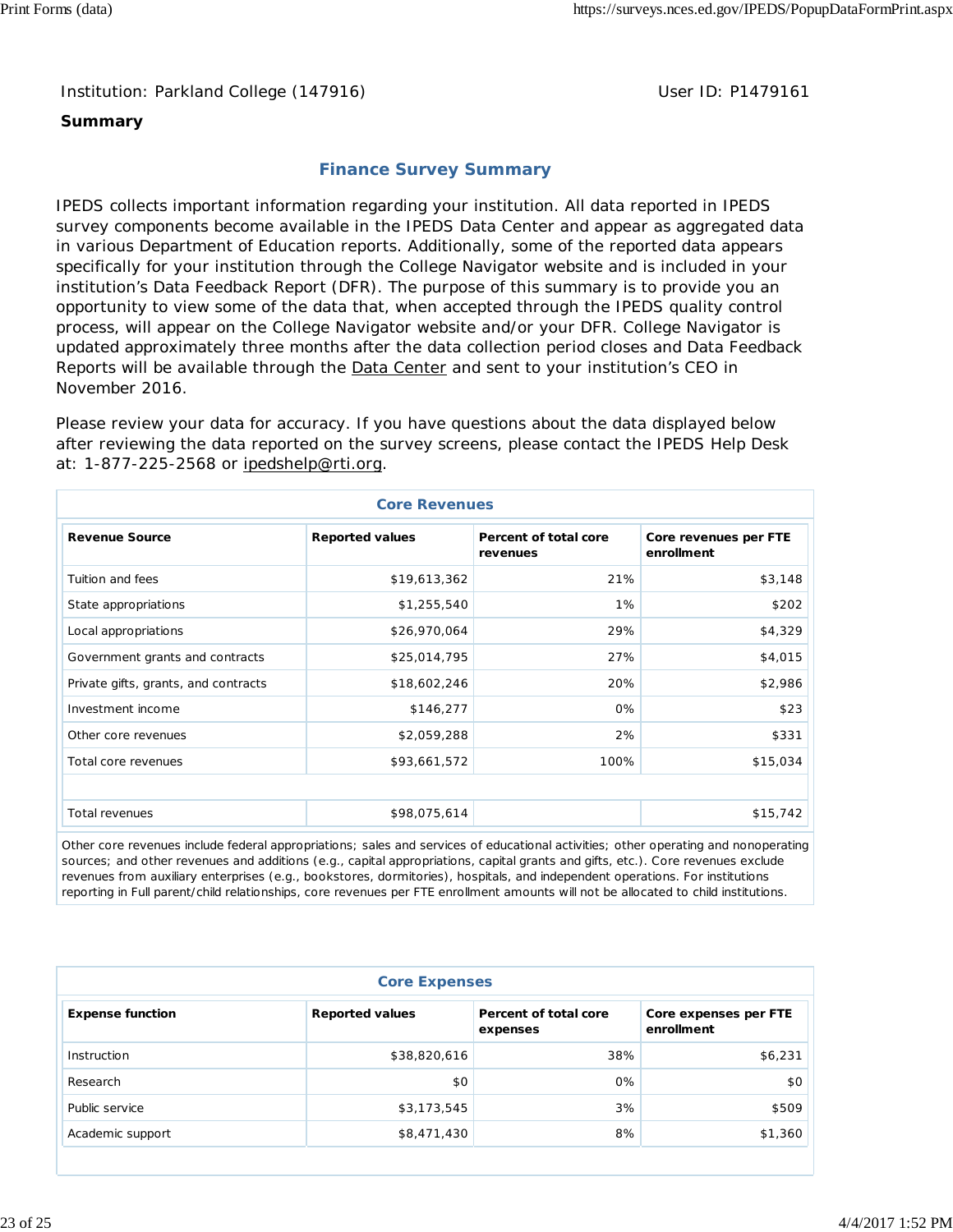| Institutional support | \$16,311,406  | 16%  | \$2,618  |
|-----------------------|---------------|------|----------|
| Student services      | \$7,440,582   | 7%   | \$1,194  |
| Other core expenses   | \$26,694,213  | 26%  | \$4,285  |
| Total core expenses   | \$100,911,792 | 100% | \$16,198 |
|                       |               |      |          |
| Total expenses        | \$105,501,464 |      | \$16,934 |

Other core expenses include scholarships and fellowships, net of discounts and allowances, and other expenses. Core expenses exclude expenses from auxiliary enterprises (e.g., bookstores, dormitories), hospitals, and independent operations. For institutions reporting in Full parent/child relationships, core expenses per FTE enrollment amounts will not be allocated to child institutions.

The full-time equivalent (FTE) enrollment used in this report is the sum of the institution's FTE undergraduate enrollment and FTE graduate enrollment (as calculated from or reported on the 12-month Enrollment component). FTE is estimated using 12 month instructional activity (credit and/or contact hours). All doctor's degree students are reported as graduate students.